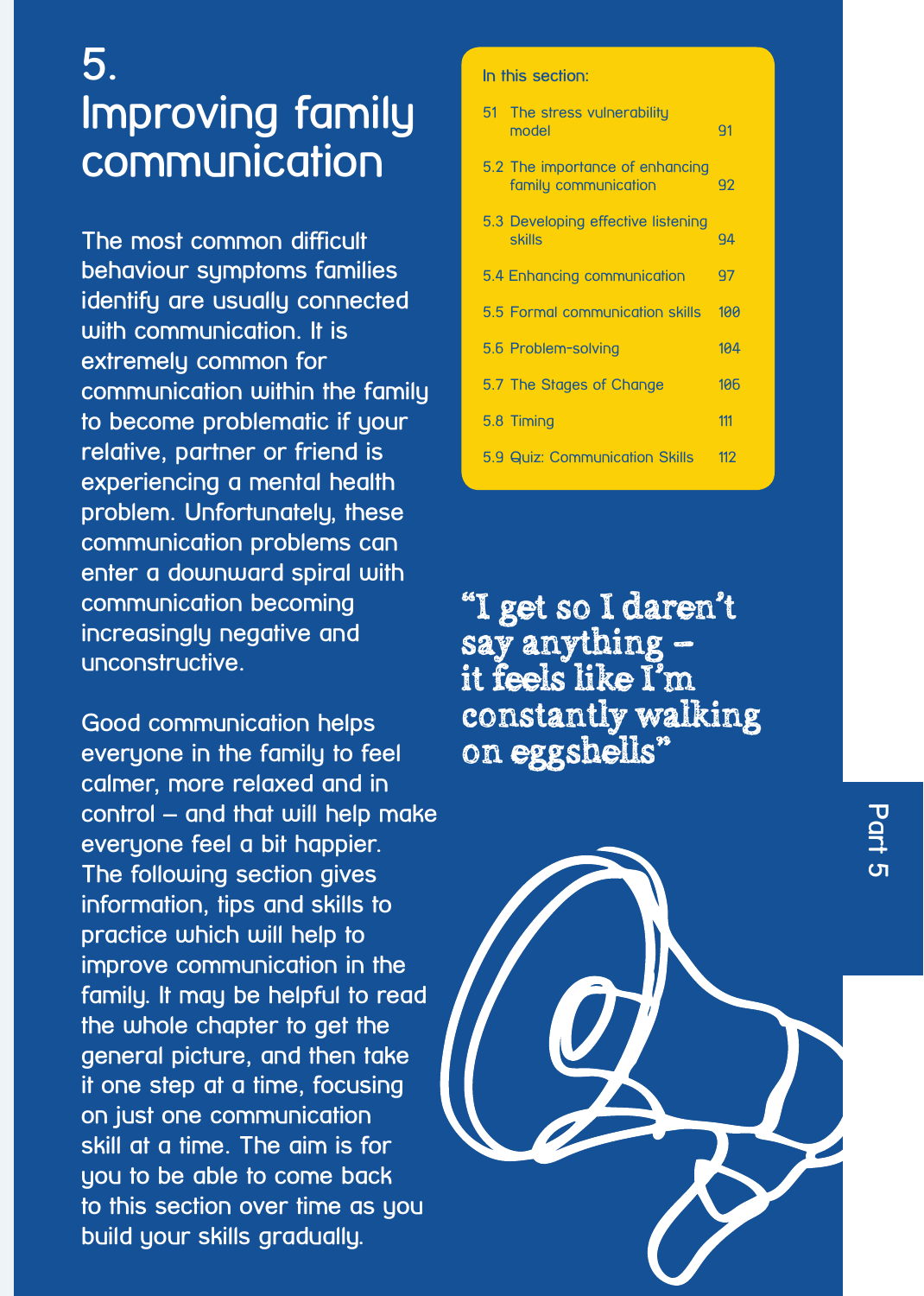While mental health professionals are trained to communicate effectively with people with mental health problems, families and friends are often left to their own devices without support and guidance on this important issue.

In order to support someone effectively in their recovery journey it is important to foster good relationships within the family. If communication has broken down, this can be quite a difficult challenge. Truing to turn a negative cucle of communication round can seem quite daunting, but by making small changes over time it is possible to create change. There is hope.

Another important element in supporting recovery is to foster good approaches to solving problems when they arise. We all encounter problems, it is how we cope with them that makes a difference in how they impact on us. Being able to use a practical and pragmatic problemsolving approach is a key skill that has been identified in psychologically resilient people. By encouraging and fostering a problem-solving approach within the whole family, positive communication can be greatly improved. This can help all family members with the added benefit of increasing their resilience.

## **The stress vulnerability model**

The stress vulnerability model is a way to explain why some people experience mental health problems. The basic idea is that we all have some level of 'vulnerability', ie how likely we are to develop mental health problems. People can have very different levels of vulnerability which will impact on how they respond to stress.

One way of thinking about this can be to imagine two buckets, one small and one large.

People who are extremely vulnerable, people who are more likely to experience mental health problems, have a small bucket.

Those who have a low vulnerability are less likely to experience mental health problems. They have a large bucket.

The size of someone's 'bucket' is determined by a mix of different things, such as whether there are mental health problems in the family (genetic factors), and whether someone experienced any kind of trauma when they were growing up like being bullied at school or losing a parent (psychological factors). The size of someone's bucket is also determined by things like having a stable home to live in (social factors), etc.

Everybody has an individual level of vulnerability – their threshold. People can be pushed over their threshold and experience mental health problems when their resources for coping with stress are exhausted.

Now, imagine stress as water filling up the buckets. If a lot of water comes into the bucket, in other words, if a person experiences a great deal of stress – the bucket can overflow if it is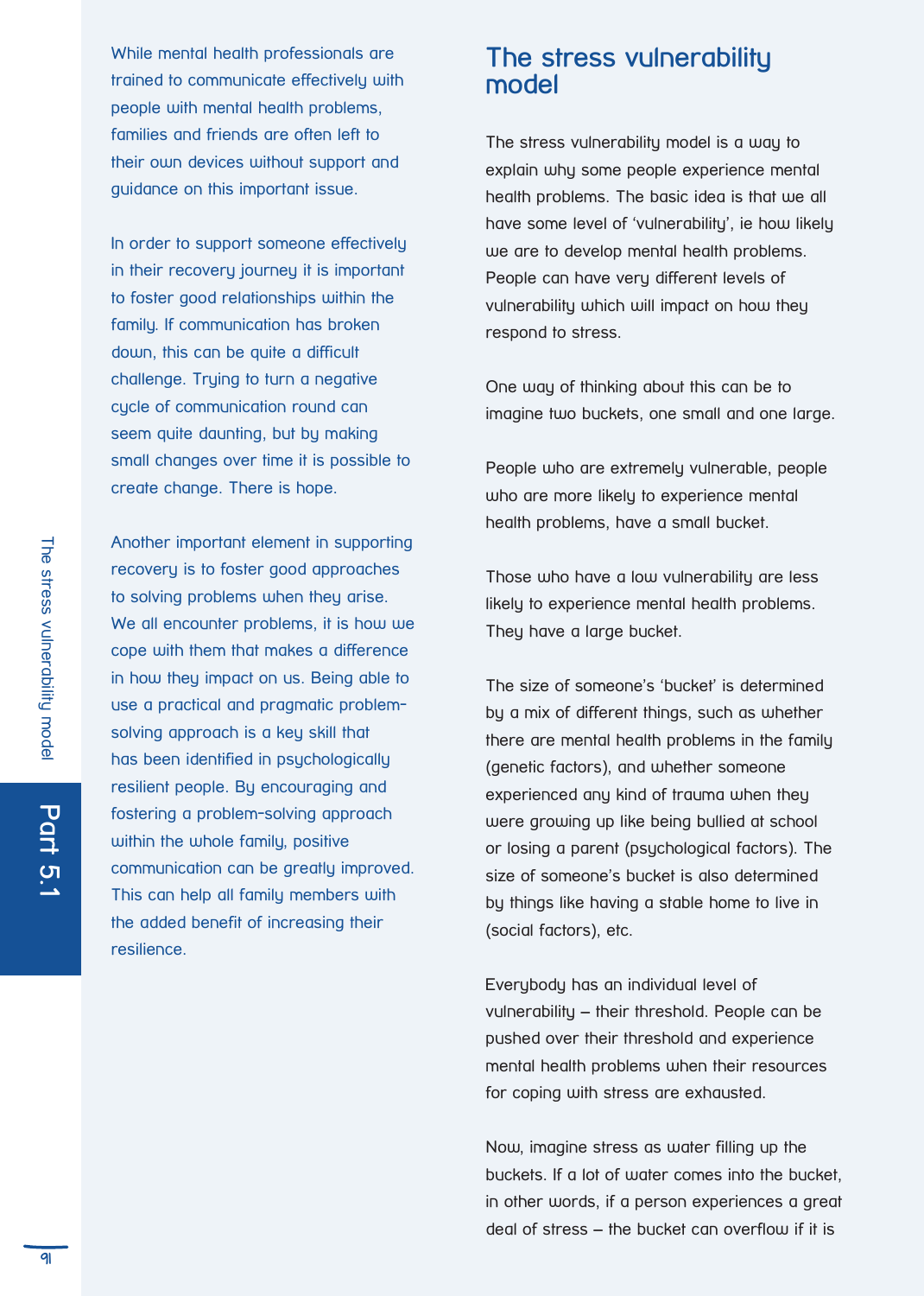not large enough. This is when mental health problems can develop. People with big buckets, or a low level of vulnerability, can cope with more stress than people who are highly vulnerable to stress.

What counts as stress can differ from person to person; one person's overwhelming problem could be another's exciting challenge. How the stress is interpreted can also depend on a number of factors, including someone's personal history and their ability to use a practical approach to solving problems.

Your relative may experience stress when they have difficulty understanding what is said or what is being expected of them. It is also stressful if people expect them to do things they are not capable of because they are feeling too unwell. It can also be more stressful when there are a lot of arguments or too much criticism in the household. If everybody in the family is feeling hopeless this can also create a pattern of negative and stressful communication which will be stressful.

Because of this important link with stress and mental health problems it can be very helpful to find ways of reducing stress within the family.

## **The importance of enhancing family communication**

The communication techniques in this section are useful for everyone in the family – including your relative. Good communication enhances relationships between your relative, mental health professionals, and within your family.

Improving communication can reduce stress for people with mental health problems

Reducing stress decreases the chances of a relapse

Eye contact, tone of voice, and facial expression are important nonverbal behaviours that contribute to effective communication

Some mental disorders, such as schizophrenia, affect a person's ability to understand nonverbal communication

Behaviours of individuals affect our relationship with them. We can all benefit from respectful feedback about how our behaviours and actions affect those around us.

Good communication can help to:

- express concerns and worries you may have about your relative in a nonthreatening way
- reduce the risk of relapse by creating a positive environment at home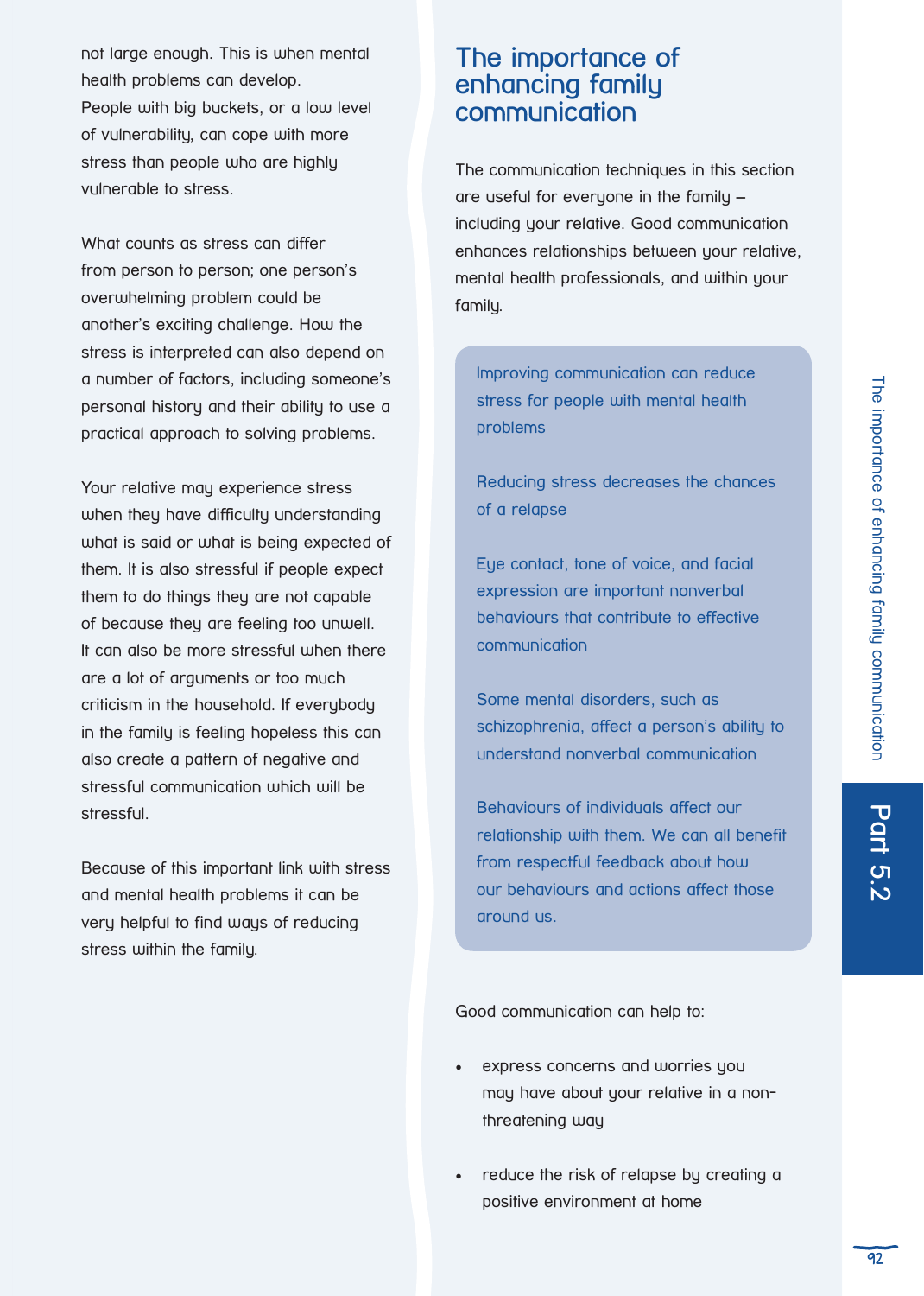- enhance communication with professionals involved in your relative's care in resolving problems
- clarify what each member of the family can do to help facilitate recovery.

Mental health problems can create additional challenges to communication, especially when the problems affect your relative's ability to think clearly or concentrate. Even at the best of times, it can be difficult to talk about sensitive topics. Sometimes communicating with a relative who has mental health problems can be one of the hardest things we do.

People with mental health problems frequently find it hard to articulate their thoughts and feelings when they are unwell. This can lead to misunderstandings and assumptions about what they are thinking and feeling. It can be very helpful to listen to other people who have been in your relative's situation describing their experiences as this may give you a better idea of the kinds of things your relative may be experiencing. There are written and filmed narratives on the Internet that can be very informative and inspirational, see page 149 for further resources.

The goal of enhancing communication is to provide families with the skills they need to discuss their thoughts, feelings, needs and problems constructively and successfully. This will help to ensure that issues are discussed and that action is taken to resolve problems.

Communication is one of the most frequent activities we engage in on a day-to-day basis. It has been suggested that 75% of our waking time is spent communicating. How often have we all felt at one time or another that we were not as effective as we would have liked in our communications? The more you know about

communication, the better your chances of communicating effectively.

## Practice is essential.

You may find that as you read through this section, you are already using the kinds of communication skills discussed in this section. If so, you can be confident you are on the right track.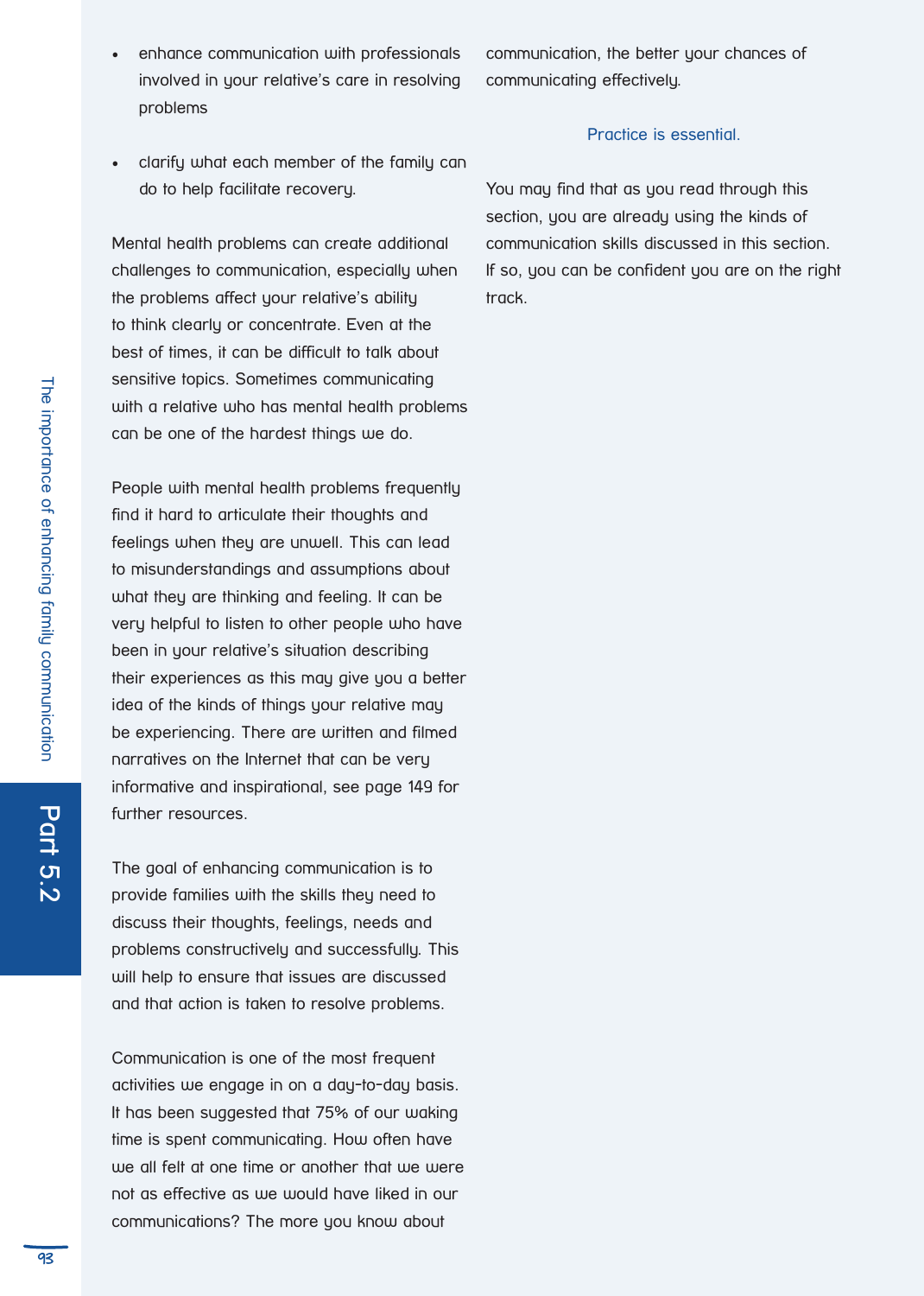## **Developing effective listening skills**

Listening is an important part of communicating that is often taken for granted. Listening involves both hearing the message correctly and interpreting it the way it was intended by the speaker.

Listening is an active process – it is not just passively taking information, it involves selectively taking in some information while ignoring other irrelevant background noise. In many of our interactions with others, we are dealing with a host of competing demands for a person's attention.

Being an effective listener also means providing feedback to the speaker either nonverbally eg head nods and facial expressions, or through the use of verbal "Uh huhs." This lets the other person know that you are focusing on what they are saying.

Try to set aside a time each day that is devoted to listening to your relative and find a place to talk where there are no distractions. Try to remember that two important features of listening are:

- Paying attention to the person speaking
- Ensuring that you understand what the person is saying

## **Some barriers to listening**

Communication from others is rarely separated from other sounds in the environment. Listening requires us to be able to separate the communication from the background

noise of our environment. Try to avoid letting distractions interfere with your communication.

Shutting off the television or radio, letting the answering machine pick up when the telephone rings and finding a quiet place to talk all make it easier for us to focus on listening.

Some barriers are internal rather than external. We may bring our own ideas of what we think the speaker will say to the listening situation. We may ignore what the speaker is actually saying by assuming we already know what they will say.

## Listening is often an underdeveloped skill.

Test your listening ability in the next conversation you have. As the person speaks, focus on remembering the essential information they are sharing. After they have finished talking, summarise back to them what you heard. Ask the person whether the summary is correct and to clarify any meanings if necessary.

We may be distracted, half listening while we do something else, and half thinking about something else. We may think we're listening, when in truth, we're busy formulating our response back. We may assume we know what the person is going to say and respond back based on our guess rather than on what the person is actually saying. We may interrupt before the person has had a chance to complete their thought.

Verbal and nonverbal feedback greatly enhances communication. Eye contact, alert facial expression, head nods, saying "Uh-huh" or "Yes, I see" let the speaker know that the listener is paying attention and understands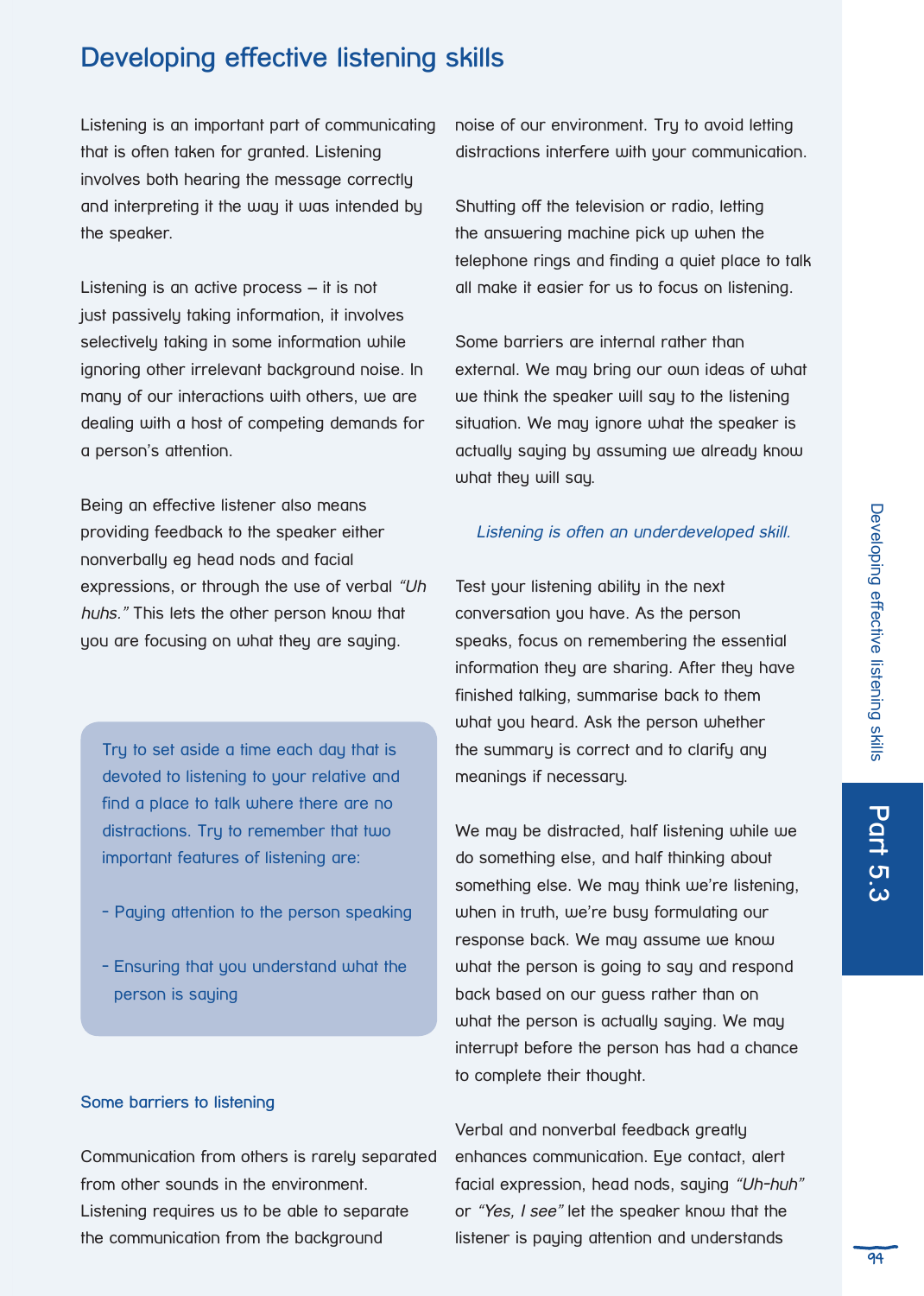Asking questions helps to clarify parts that are vague or where more information is needed. They help the speaker know what more they need to say to be clear and complete. Checking out the accuracy of what you've heard by paraphrasing or summarising helps to ensure that you've heard the person correctly. In some communication, this will also involve empathy - checking out the 'feeling' portion of the message.

Paraphrasing is particularly helpful when you are giving or listening to a set of instructions. Having the listener repeat back the instructions not only helps to ensure they heard it correctly but may also help in remembering the instructions.

Suggestions for increasing your ability to listen effectively:

Focus on the message, not the person speaking. This helps to avoid prejudging the message, based on your feelings toward the speaker, who they are, or what you think they are saying.

Focus on their thoughts, not your own thoughts. This helps to prevent you from focusing on your response back to the message.

#### **Attentive listening**

Attention may be reduced because of the busy lives we all lead. How many times have you tried to have a conversation with a relative while preparing dinner, watching TV or driving? It's important to make sure that you are giving the other person your undivided attention. Often when we talk to each other,

we don't listen attentively. Below is a 5 step listening skill you can practice.

#### Skill: Attentive listening

- 1. Look at the person talking
- 2. Focus on what they are saying
- 3. Indicate to the person that you are listening, eg nod your head or say "Uh-huh"
- 4. Ask clarifying questions if you don't understand. Identifu areas where you need more information
- 5. Check out what you've heard (paraphrase or summarise what the person said).

Lengthy discussion, or the addition of irrelevant issues, can lead to boredom which can reduce our attentiveness to what is being said. If the discussion seems to be going nowhere, it may be better to postpone it until a later time when you are more refreshed, but try to make sure you do get back to it. Also try to stick to one issue at a time.

Indicating to your relative that you are following what they are saying is helpful to facilitating communication. Imagine trying to talk with someone who doesn't look at you, doesn't say anything and shows no expression on their face. How would you know whether your message got across to them? This may be how you find your relative is currently responding, but by using a different approach you are modeling effective listening skills for them to copy.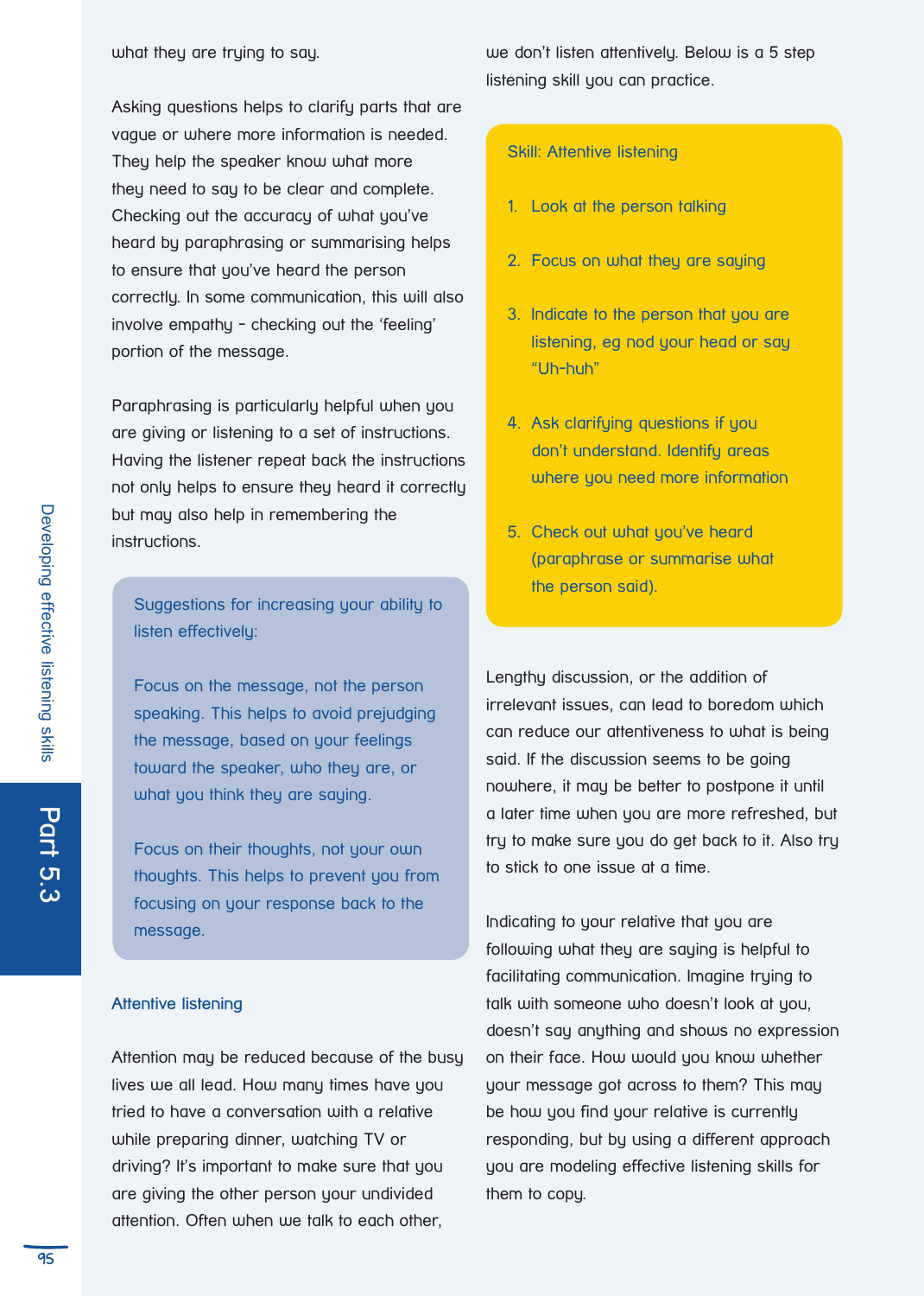Attentive listening can help facilitate discussion of a problem or other important family issues. Attentive listening can be enhanced by:

Repeating the message back to confirm it was heard correctly

Reducing noise in the environment eg radio or television, or distractions that take your attention away from listening to your relative

Being aware that physical or mental fatigue can interfere with our ability to listen.

Some qualities of supportive listening are:

- being attentive
- listening with empathy not trying to solve the problem yourself
- encouraging the person to explore the problem and possible solutions thoroughly – let them talk their way to the solution
- listening to the emotions associated with the problem.

## **Supportive listening skills**

Supportive listening is listening with the purpose of helping the other person. Understanding the message correctly is still important, however, concern with feedback and support is added. It requires the ability to listen and respond empathetically.

Often we are called upon to help another person with a concern or problem they are having. Our main role in this situation is usually to act as a sounding board for that person – to hear them out.

Consider who you go to when you want to talk about a personal problem. What listening skills does that person use? What is it about their listening ability that makes you choose them over others to whom you also feel close?

The goal of supportive listening is to assist the person with the problem or concern, helping them to come up with a possible solution.

## **Empathy**

Empathy is an important quality of our interactions, particularly with those close to us. Being empathetic means being able to put yourself in the shoes of the other person and to appreciate their experience from their perspective or frame of reference. It is the ability to understand, be sensitive to and care about the feelings of the other person.

Empathy doesn't mean you have to agree with what your relative is saying, rather it is letting them know that you appreciate how they feel. Empathy is invaluable in assisting us to communicate effectively. Showing empathy can encourage your relative to open up about their feelings, worries and concerns.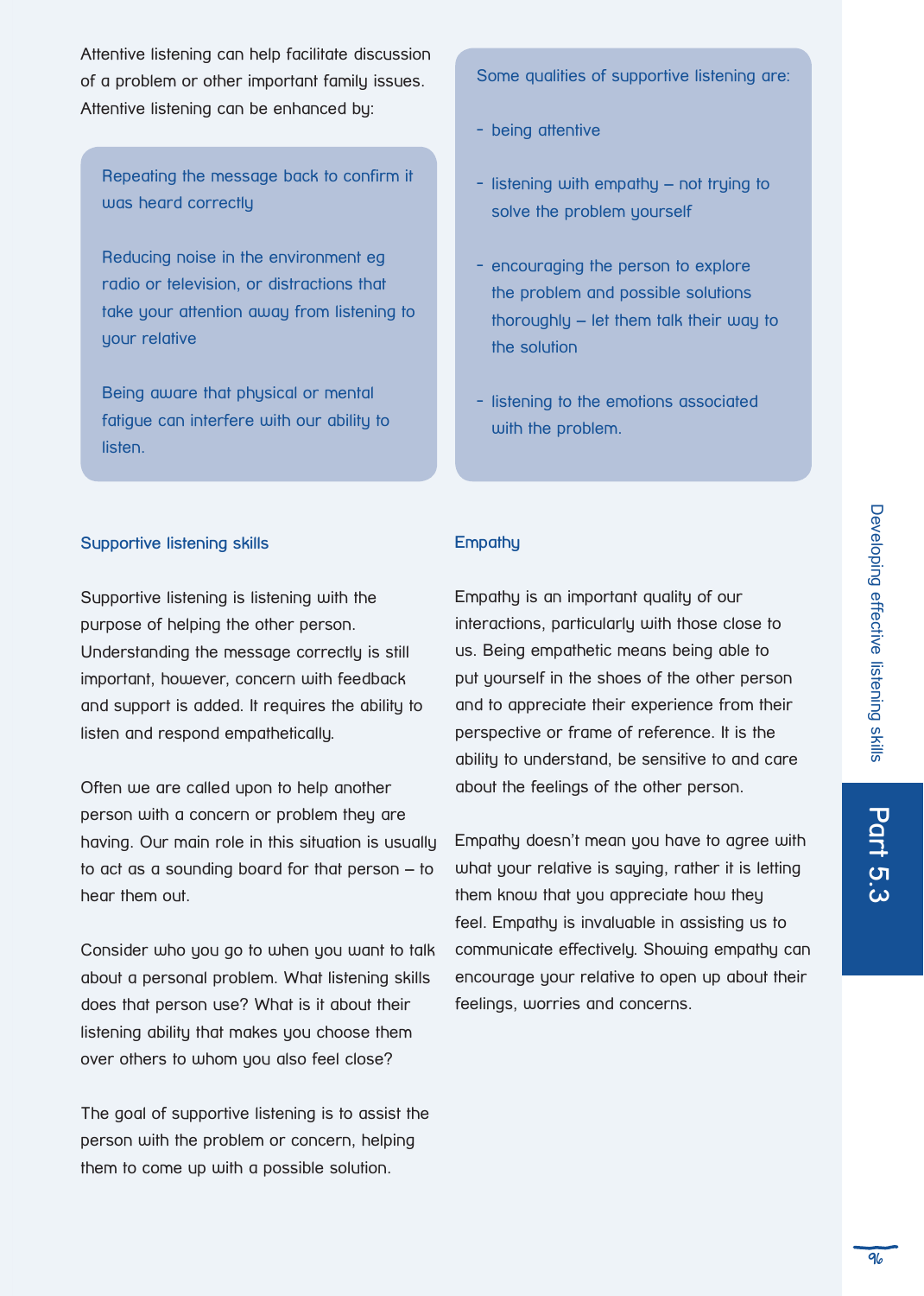## **Enhancing communication**

Ideal communication, especially when mental health problems are involved, should consist of a number of elements:

- clear communication. This will increase our chance that the message we intend to send is the one that is received
- willingness and ability to listen to concerns and worries of your relatives
- use of language that is understandable and respectful to all persons involved.

## **Expressing yourself clearly**

If you are experiencing mental health problems it can be difficult to focus on what people are saying to you. It is possible to make communication easier to understand if it is simple, precise and clear. The following tips are useful for making clear statements:

- use short statements or questions
- focus on one topic at a time
- be as specific as possible
- • avoid using highly negative statements.

Opposite are some examples of ambiguous communications and next to them examples in clearer, more concrete, language with a defined goal to aim for.

Communication is both verbal and nonverbal When we communicate face to face with another person, we use both spoken words and nonverbal actions to communicate our messages. Although these are often separated as two types of communication, in practice they are intertwined.

Nonverbal actions can work with the spoken words to provide emphasis and additional information not conveyed by the words, communicate emotions and feelings, and to indicate understanding and participation in a conversation.

It is important to be aware of how we use nonverbal communication. In some situations our words may convey one message while nonverbally we are communicating something quite different. For example, a person might say "Oh, that's just great!" while indicating nonverbally they aren't happy by looking out of the window and tapping the table. The

## **Ambiguous**

"I need more independence."

"I wish you'd be more attentive."

"You do a lot around here."

"You are inconsiderate."

## Clear goal

"I would like to go out with my friends at the weekend."

"I would like if you would put down what you're doing and listen to me."

"I'm grateful that you do the cooking and look after the children when they come home from school."

"I would like you to clean up after you make a snack."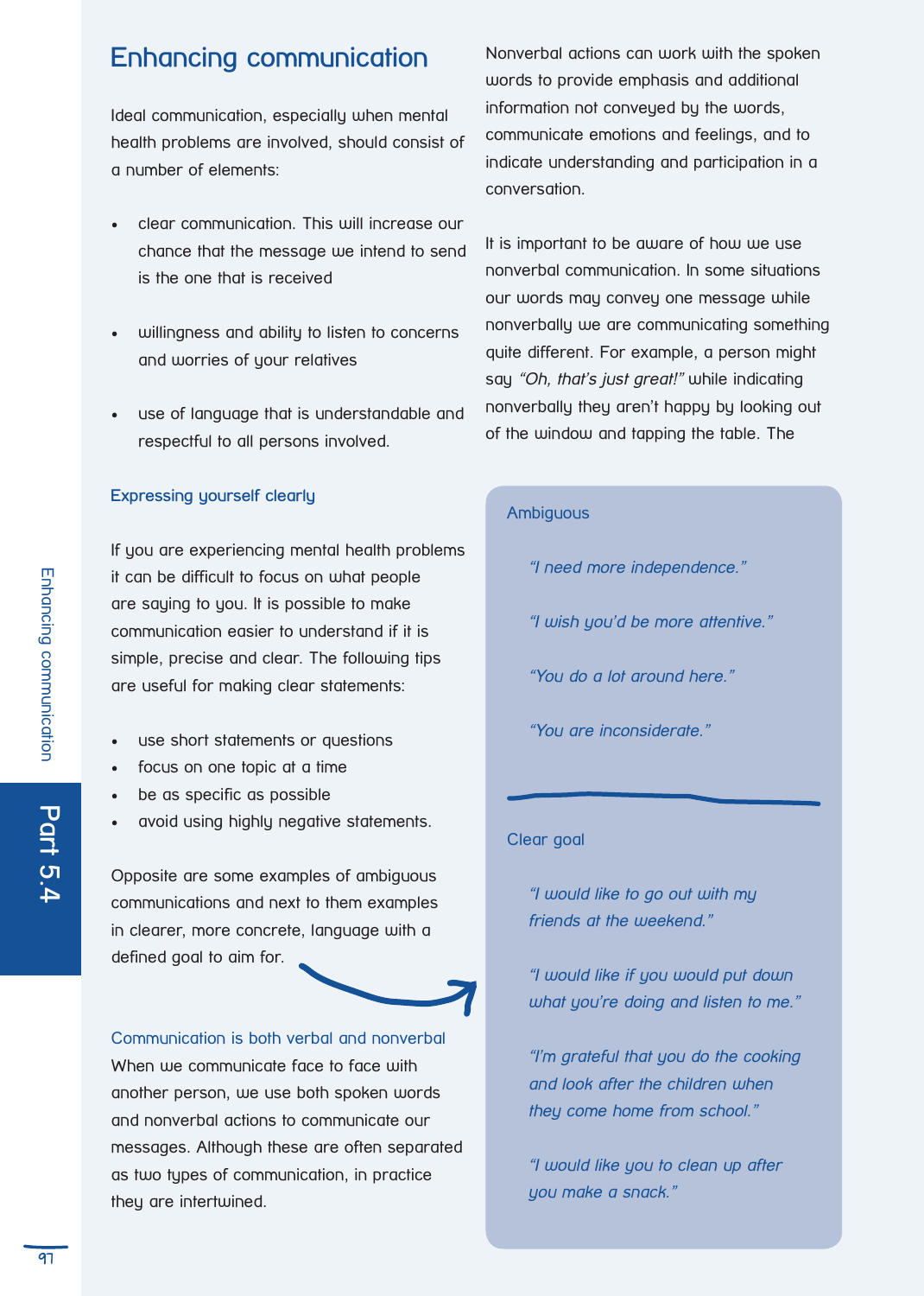## **Basic good communication guidelines:**

**Turning 'you' into 'I'** An easy way of improving your communication skills is to simply think about changing your sentences so that they start with 'I' rather than 'you.' Using 'you' can unintentionally become quite accusing and this will not help your relative's self-esteem. For example,

"You never help with the washing up",

compared with,

"I would like you to help me with the washing up."

**Use short, clear direct sentences** Long, involved explanations may be difficult to follow as some mental disorders make concentrating difficult. Short, clear, and specific statements are easier to understand and answer.

**Keep the content of communication simple and focused** Cover only one topic – give only one direction at a time. Otherwise, it can be very confusing for your relative to follow the conversation.

**Do what you can to keep the 'stimulation level' as low as possible** A loud voice, an insistent manner or making accusations and criticisms can be very stressful for anyone who has suffered a mental health crisis.

**If your relative appears withdrawn and uncommunicative,** back off for a while. Your communication will have a better chance of getting the desired response when your relative is more open to talking.

**You may have to repeat instructions and directions.** You may find that your relative has difficulty remembering what you have said.

**Be pleasant and firm.** If you make your position clear and do not undermine what you are expressing, your relative will be less likely to misinterpret it.

If the discussion turns into an argument, everyone involved in the discussion should agree to call a 'time-out.' It can be helpful to take a few deep breaths or take a short walk, then go back to the discussion, or wait for another time.

**Listen carefully to what your relative tells you.** Acknowledge that you appreciate their point of view and understand their feelings.

**Good communication** is a matter of practice, persistence and using many of the skills you already have.

message we send non-verbally should match what we say.

Also, when listening to others, it's always important to listen to the whole message and to understand the overall communication. For example, a person may say they will do

something, but their lack of enthusiasm is expressed nonverbally. What the person may be telling us is that they are feeling obligated to say yes, but they really don't want to. In this case, we may want to follow-up by exploring the reasons why the person is reluctant.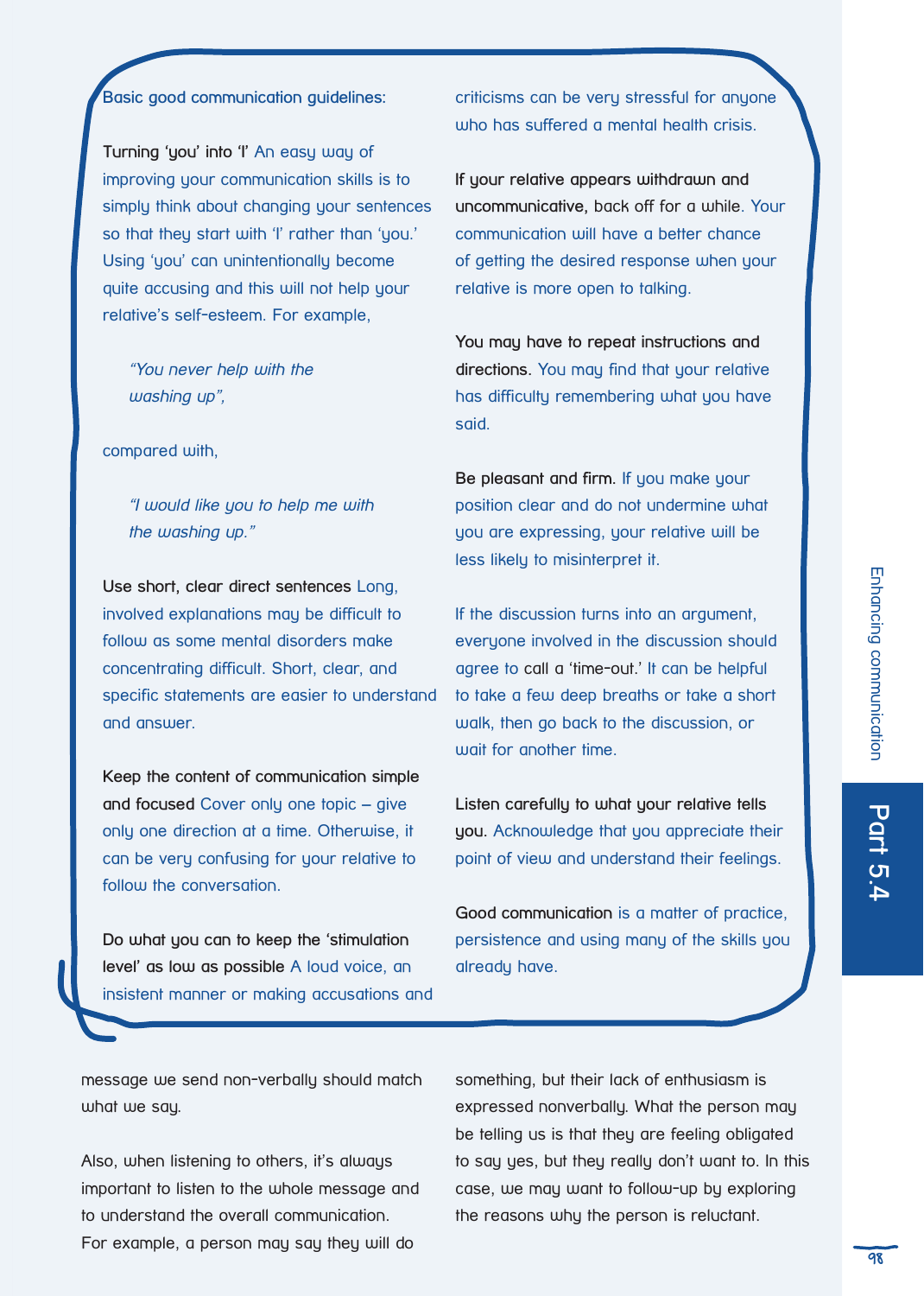## **Confused or unclear talk and misunderstandings**

If your relative is not expressing their ideas clearly or the ideas are confusing, try to:

- let them know you are having difficulties and want to understand what they are saying
- ask them to speak more clearly. You can help by asking them to rephrase or to provide more information
- restate what was said so you can check whether you understood the message.

Misunderstandings can occur as a result of jumping to conclusions or misinterpreting what was said. Cognitive difficulties (problems with thinking clearly) that can arise in mental health problems can make understanding difficult.

## If a misunderstanding occurs, try to:

- calmly and briefly say what you meant and then either change the subject or walk away
- avoid arguing or discussing the misunderstanding at length
- apologise if your message was unclear
- consider that cognitive difficulties affecting your relative may have lead to the misunderstanding
- remember that losing your temper or criticising does not accomplish anything and will likely hurt the person and make the situation worse

## **Asking 'open-ended' questions**

Open-ended questions are questions which do not require a simple 'yes,' or 'no' answer. A closed-ended question is exactly as it sounds like it is – it offers a dead end to the conversation, making it very short and probably preventing much positive change from occuring.

An example of an open-ended question is ''How do you feel about your situation?'' If this were re-framed as a closed-ended question it might be like this: ''Do you feel bad about your situation?''

From the example of the open-ended question you can see that the person is free to travel in depth into their feelings and describe them to you. If confronted with the closed-ended question, they are likely to just answer 'yes' or 'no' without offering any further insight into the problem at hand.

Open-ended questions can help people discover how they really feel, rather than someone else inadvertently pushing their own words, and so opinions, onto them. The example above inadvertently suggested that the person felt bad about something when this may not have been the case.

Open-ended questioning, however, can give someone space to think in a free-flowing style without being restricted by the ideas of others. It is often during moments of freeflowing thought that people can discover their own answers to their dilemmas that have not consciously appeared to them before. By using questions that remain open you are allowing your relative to freely express themself without running the risk of being misinterpreted and misunderstood.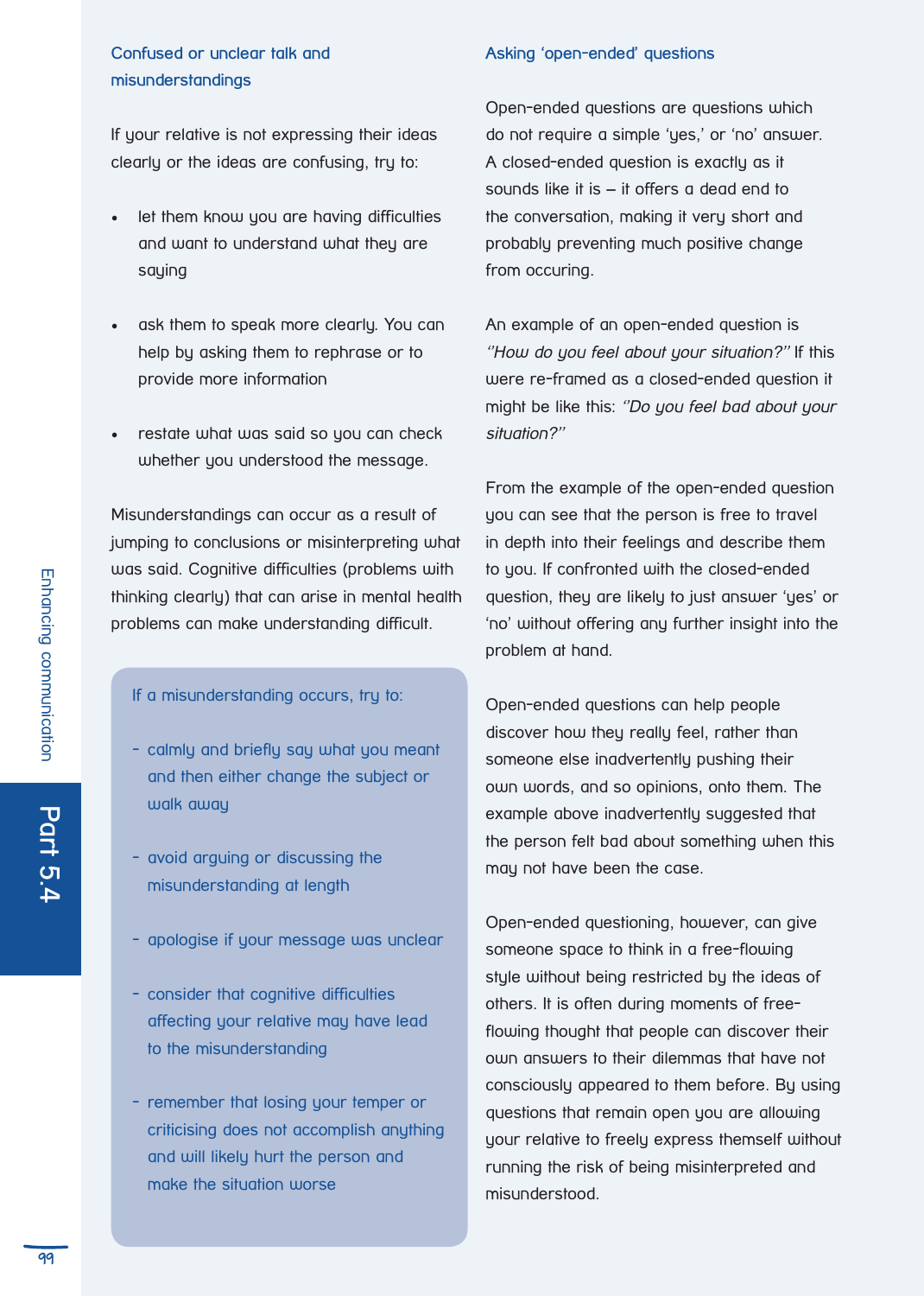Open-ended questions can be started using what? how? and why? Below are some ways of starting an open-ended question:

Tell me about … How could …? What do you think would happen if ...? Is there another way to…? Why do you think...? How do you find …?

## **Formal communication skills**

Much of our communication involves trying to get people to understand what we think, feel, or believe about their behaviour and to influence them to behave in certain ways. How messages are 'framed,' or phrased, influences how they are received by other people. Framing includes qualities such as tone of voice and choice of words.

Below are 3 formal communication skills that can be learnt, practiced and shared by the whole family. The 3 skills are:

- 1. Giving praise
- 2. Making a positive request
- 3. Expressing a concern or negative emotion.

Once these skills are being used within the family, it will be possible to start using problem-solving discussions to cope with potential difficulties and conflicts within the family, see page 104.

## **1. Giving praise - telling people what pleases us**

Letting others know that what they do pleases us encourages them to do more of those actions. Praise involves communication of positive feelings for specific good behaviour. We all need compliments about our behaviours that are pleasing, kind or helpful.

People with mental health problems will struggle with their self-esteem. Hearing that one has done well or has pleased another person can help build your self-esteem. Small accomplishments are important, particularly when someone is dealing with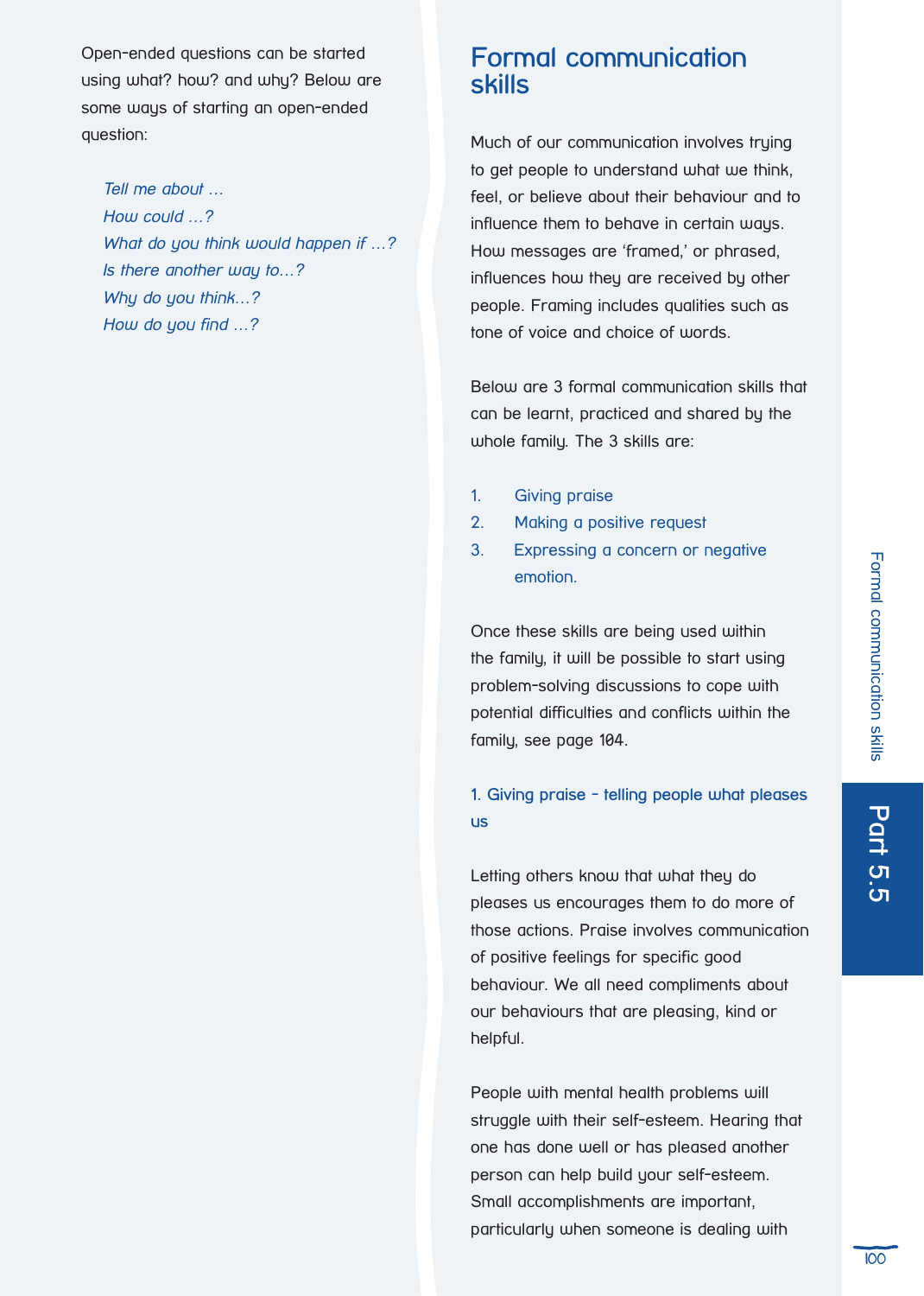mental health problems. At times of stress and discouragement, this can help someone to keep making efforts, even when progress is very slow.

## Skill: Giving praise

- 1. Look at the person
- 2. Say exactly what they did that pleased you
- 3. Tell the person how it made you feel

It is important to be specific about the behaviour that you liked. Vagueness makes it difficult to know exactly what the person did that you found positive. Consider the examples below:

## Vague "I thought what you did yesterday was wonderful."

Specific "Helping the boys with their homework yesterday was very nice of you. It made me proud."

Acknowledging a helpful or positive action or attitude has two benefits:

- it lets your relative know that the positive action has been noticed and appreciated
- it makes it more likely that the positive action will be done again.

#### **2. Making a positive request**

Sometimes when you ask your relative to do something it may seem that they are not listening to you, or they just don't seem to be taking any notice of you. By using some of the basic communication principles already outlined you can help make your request

clearer and easier to respond to. It is also important that your relative feels able to make requests from you so you know what they would like and why it is important to them.

By asking someone to do something in a positive way, you may be able to avoid expressing something negatively. Fostering positive communications can increase selfesteem and help to change the potentially negative patterns of communication that can develop when someone in the family is experiencing severe mental health problems.

If it is unclear exactly what you want done, your relative may not be sure about exactly what you want them to do, so it is important to be specific. If there is more than one thing being requested it may become confusing and/ or overwhelming, it is important that the task is achievable or this may lower their self-esteem. By letting them know how positive you would feel if they carried out the request, you are giving them a good reason for doing what you ask.

#### Skill: Making a positive request

- 1. Look at the person
- 2. Say exactly what you would like them to do
- 3. Tell the person how it would make you feel if they carried out your request

If your relative doesn't take any notice of your request it is best not to continue as this may turn into an argument. Leave the topic for now, but then repeat your request on another occasion, firmly and politely, so they are aware this is important to you. Do not argue with them about the topic, even if they respond in a negative way.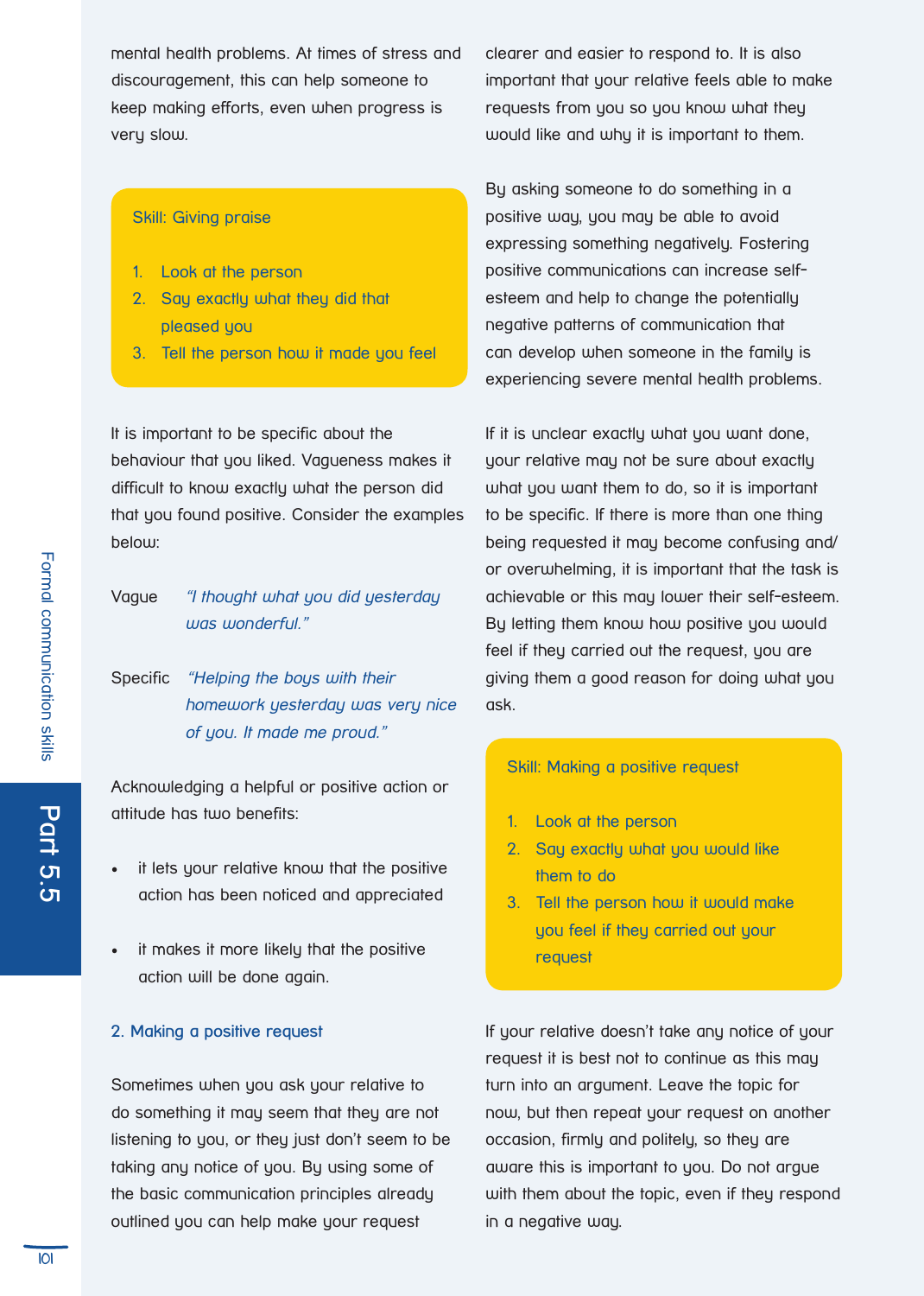| <b>Expressing positive</b><br>feelings<br><b>Sometimes</b><br>if patterns of<br>communication<br>within the family<br>have become very<br>negative it can be<br>difficult to think of<br>positive feelings<br>and emotions. In<br>the table to the right<br>are some examples<br>of positive feelings<br>which family<br>members have used | I would feel              | supported<br>happy<br>valued<br>appreciated<br>grateful<br>relieved<br>listened to<br>as if I count/as if I am here<br>proud of what you have done<br>acknowledged<br>less anxious<br>reassured<br>comforted<br>that I would really benefit from this<br>excited<br>as if we were making some changes |
|--------------------------------------------------------------------------------------------------------------------------------------------------------------------------------------------------------------------------------------------------------------------------------------------------------------------------------------------|---------------------------|-------------------------------------------------------------------------------------------------------------------------------------------------------------------------------------------------------------------------------------------------------------------------------------------------------|
| and this may be<br>helpful.                                                                                                                                                                                                                                                                                                                | I would feel that you are | more part of the family<br>making progress<br>really moving forward<br>more included<br>showing care for others<br>respecting others feelings<br>looking after you own needs                                                                                                                          |

## **3. Expressing a concern or a negative feeling**

Inevitably, no matter how well people get along together, certain behaviours irritate even the best of us. The constructive expression of negative feelings provides feedback to others about how their behaviour affects us. If we don't express feelings about the behaviour, others will never know their behaviour annoys us. By expressing our feelings in a constructive way, we can avoid bottling up emotions or expressing them in a hurtful or unhelpful way.

Negative feelings can be difficult to express – we may feel it will hurt the person or we fear the reaction of the other person. How

we express our feelings is just as important as the message itself. It is possible to provide constructive feedback about actions that affect us in a negative way.

It is very difficult to change someone's personality, attitudes, or feelings. However, if specific behaviours are identified as desirable or undesirable, it is more likely that the person will be able to work on changing these behaviours. People tend to be more open to changing a behaviour when others express unpleasant feelings about their behaviour, rather than their personality or character.

Focusing on precise behaviours reduces the risk of overgeneralisation, for example: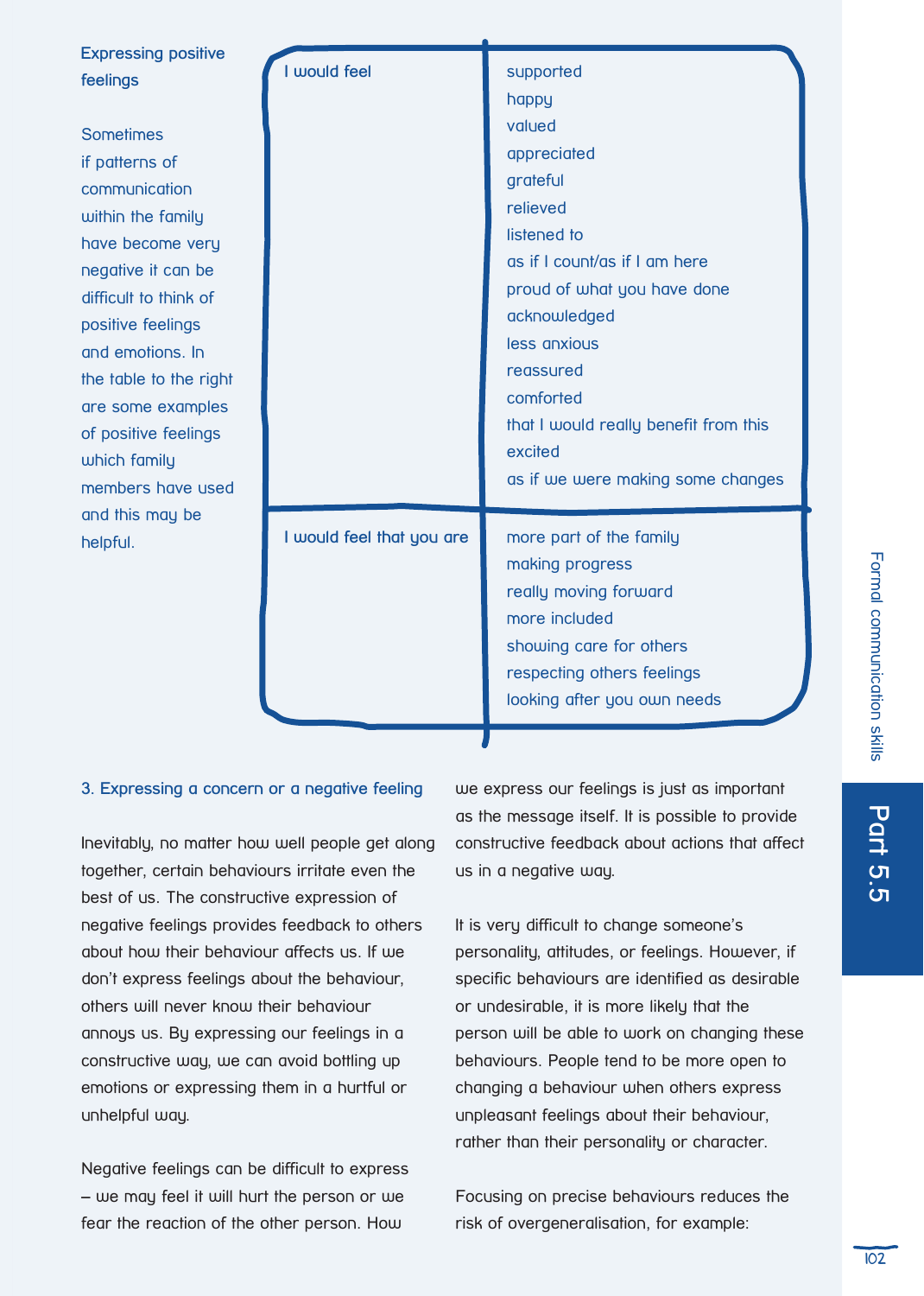## Overgeneralised "You're the most untidy person I've ever had to live with."

Specific **"** don't like the way that you cleaned up the kitchen."

## Skill: Expressing a concern

- 1. Look at the person
- 2. Say exactly what is was that concerned you
- 3. Tell the person how it made you feel
- 4. Suggest how the person might prevent this from happening in the future, or, suggest a problem-solving discussion

It also avoids threatening or nagging communication which is seldom effective. Threatening or nagging can evoke an angry response which is likely to further reduce the chances the person will change their behaviour. Below are some examples of threatening or nagging messages to try to avoid if possible:

"If you want to continue living here, you'd better get the kitchen cleaned up."

"When are you going to clean up the kitchen? I've asked you over and over again but you still haven't done it."

When someone does something that makes you feel sad or angry, let them know in a calm, non-critical way. Do not assume that the other person will guess or that they 'should' know how you feel – they may not be able to read your feelings.

People with mental health problems can be particularly sensitive to harsh and critical voice tones. Tone of voice may put the person on the defensive. They will be less likely to hear what is being said and less likely to try to do what you're asking.

> Communicating concerns or negative feelings works best when they are accompanied by either:

a request for a different behaviour,

Again it is important to be specific about the behaviour you would prefer. Also a request that is phrased politely and includes how much it would be appreciated is more likely to be successful than a demanding or 'nagging' way.

**Example:** "I find it irritating when you play your music loudly. I would appreciate if you would play your stereo at a lower volume."

or, a request for a problem-solving discussion.

Whenever possible, it is often more successful if the problem is resolved jointly. If the other person feels like they have a say in the issue, they are more likely to work at behaving differently.

**Example:** "I find it upsetting when you sit at home and watch TV. I'd like to have a discussion about this and see if we can come up with a plan to find other activities for you to do that you enjoy."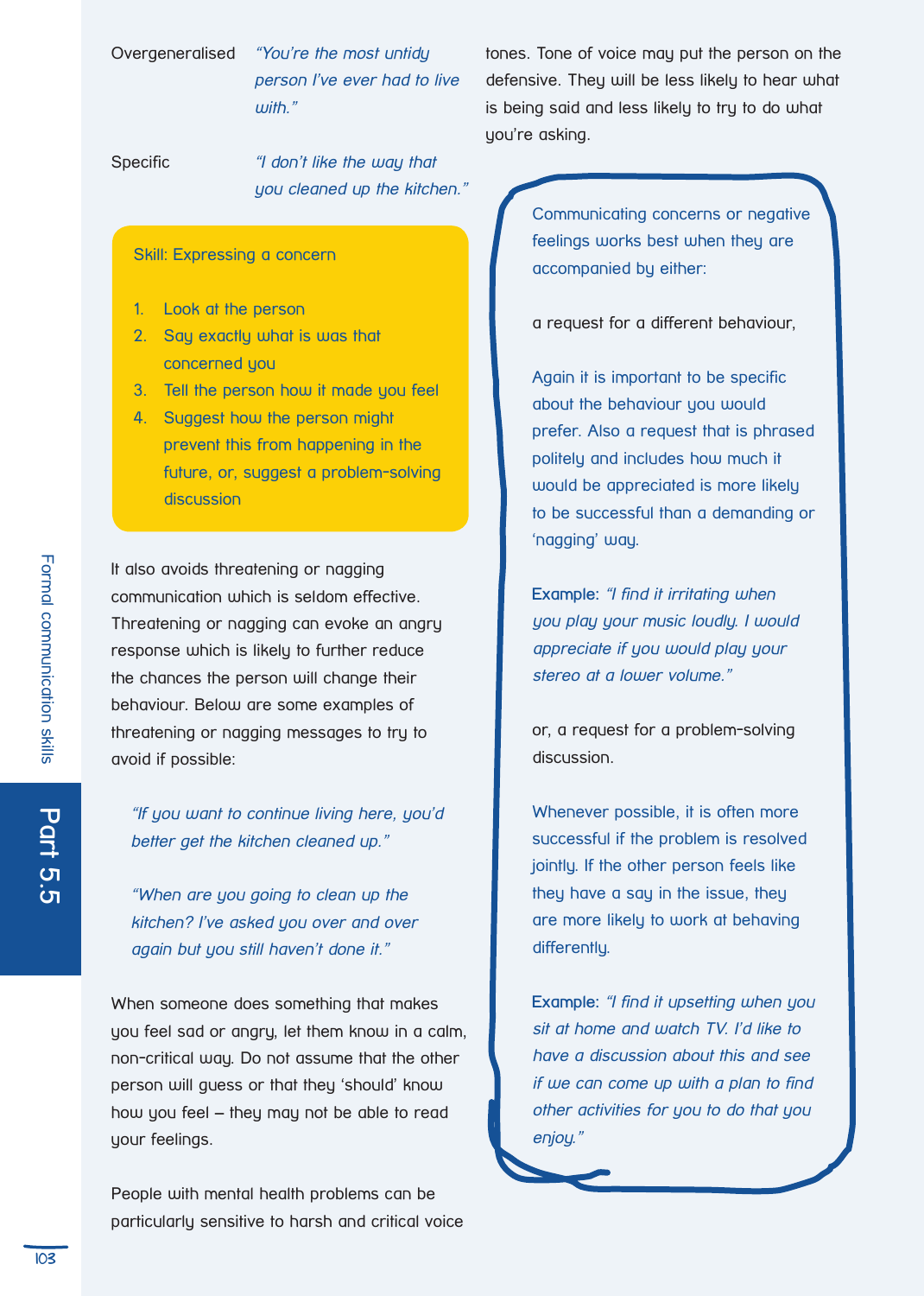## **Problem-solving**

If things are working you don't need to make any changes. If something is not working and this is causing conflict and distress in the family, you can use this approach to come up with a joint solution. It is important not to view the solution you decide upon as 'the answer,' since it may not work out as you thought. Think about it as an 'experiment,' it doesn't hurt to try something new and you will learn something from the process – even if you only learn what doesn't work at this time!

Below are the 6 different steps for using a formal problem-solving approach:

## **Step 1: Identify the problem**

Getting a clear definition of the problem is critical to successful resolution. Understanding the specific problem also helps us to know when the problem has been resolved, that is, how things will be different.

It is important to focus on one issue. Too often we let issues build up and then try to solve them all at once. Or sometimes in the course

Problems can be clarified using the active listening skills from earlier in this section:

- 1. Look at the person, take interest in what they are saying
- 2. Reduce any distractions and listen carefully to what they say
- 3. Show or indicate that you are following what they are saying
- 4. Ask questions if you are unclear what the problem is
- 5. Check that you have understood by telling the person what you thought they were saying.

of discussing one issue, others arise. Tackle one issue at a time. Avoid getting sidetracked. If other issues arise, you can agree to set aside another time to deal with them.

Once you have identified the problem, turn it into a goal that you are going to aim for. This is important as this process can open up alternative solutions – you are now working together for a positive change rather than complaining about a problem. For example:

## The Problem: Martin makes a lot of noise at night and it is disturbing other members of the family

The Goal: For members of the family to be able to sleep undisturbed at night

## **Step 2 : Brainstorm solutions**

Brainstorming involves coming up with as many alternative solutions as possible. Encourage everyone to use their imagination – no matter how absurd the idea may seem. Ridiculous solutions can sometimes lead to the discovery of a better solution than those that were more obvious at first; they can also inject an element of humour into the process. At this stage, possible solutions are just generated – not discussed. It is helpful to write these down for Step 3.

## **Step 3: Evaluate the solutions**

List all the positive and negative features of each solution. Always start by listing the positives as this approach is designed to be empowering and optimistic. It is important that you carry this stage out quickly. You are not going into detailed discussions about each solution; you just quickly list the positives and the negatives of a solution, then move on to the next one.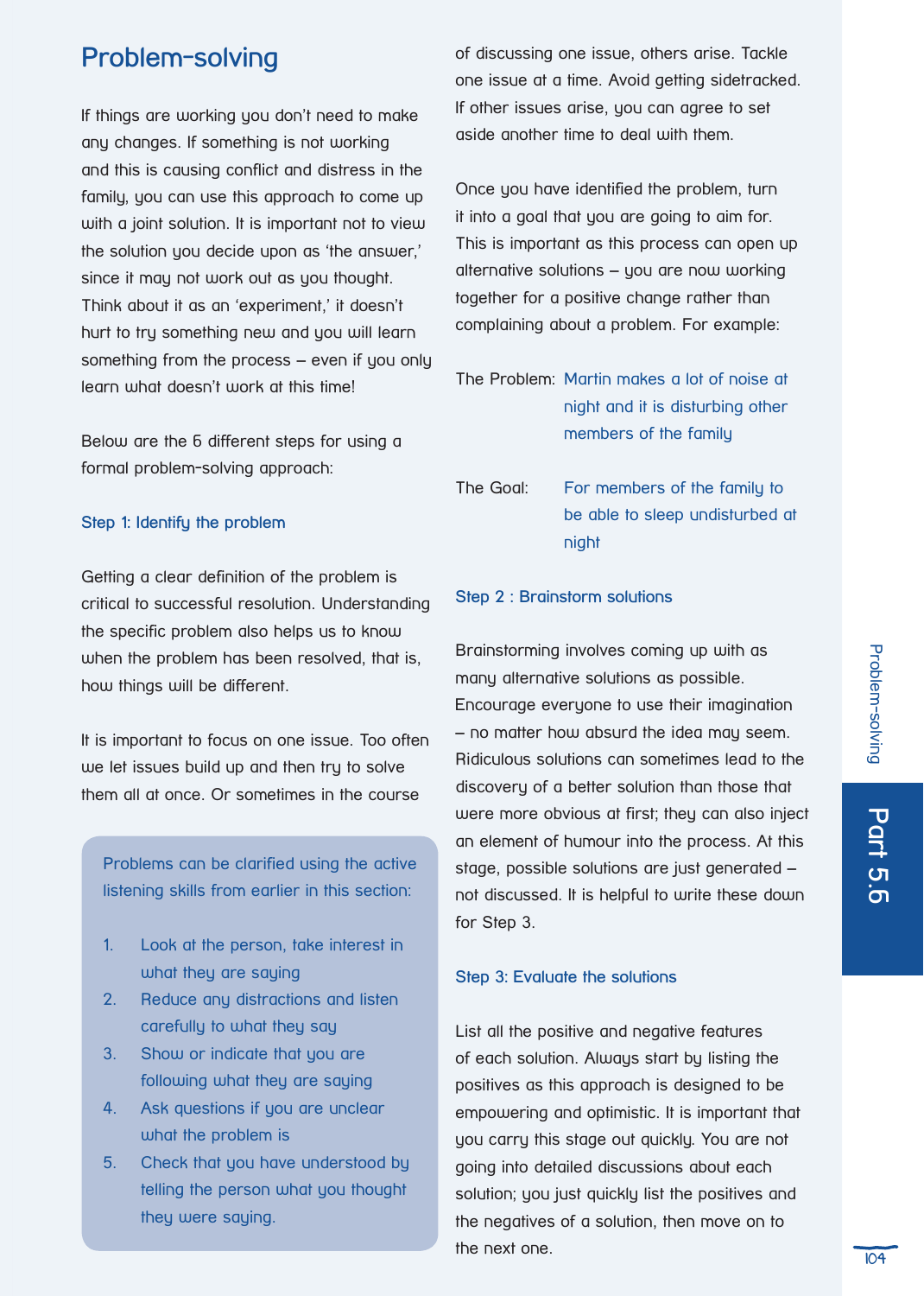You may find it helpful if someone in the family acts as a chairperson to make sure you are following the guidance above (you can take this in turns). This keeps the process moving and stops it from taking too long. It also lessens the chances of things becoming emotionally charged. Remember even bad solutions can have positive features, for example they may be easy to apply but not really solve the problem.

## **Step 4: Choose the 'best' solution**

The goal at this point is to pick a solution, or combination of solutions, that seem the best option for resolving the problem. The solution will be more effective if it is one that is not too difficult to implement. This may mean deciding upon a solution that may not be the 'ideal' one. A workable solution can help everyone get started in solving the problem. Even if it doesn't work, what is learned from it can be helpful if further action is needed. This is likely to be a better course of action than choosing a solution that is almost impossible to achieve.

You may find that a combination of solutions seems to be the best approach. This can work very well if it doesn't become too complicated.

#### **Step 5: Plan**

The resolution of a situation often involves taking a number of steps. Working out the details of the plan will help to ensure its success. Does everyone involved know what they need to do? Have you planned any strategies for coping with unexpected difficulties? What will you/I do if….? Once you have the plan and the steps figured out, put it into action!

#### **Step 6: Review**

Problem-solving can require a number of attempts. It is important to evaluate the process as you move along. The first attempt to resolve the problem may not succeed – hitches or unexpected difficulties may arise.

Some steps may need to be changed or new ones added. It is important to remember what has been learned and to praise the efforts of those involved. If the solution does not work, ask yourself and those involved the following questions:

- What actions or steps were successful?
- What actions weren't successful?
- What could have been done differently?

Encourage everyone to acknowledge any feelings of disappointment but not to dwell on them, think of it as an experiment that didn't work out as you had anticipated. Focus on what you learnt from it and give praise to everyone for trying to make a change.

Any attempt at making change is a small success. It may help to consider the first few attempts as practices or as steps to resolving the problem. Even partial solutions are useful. Encourage everybody to try again.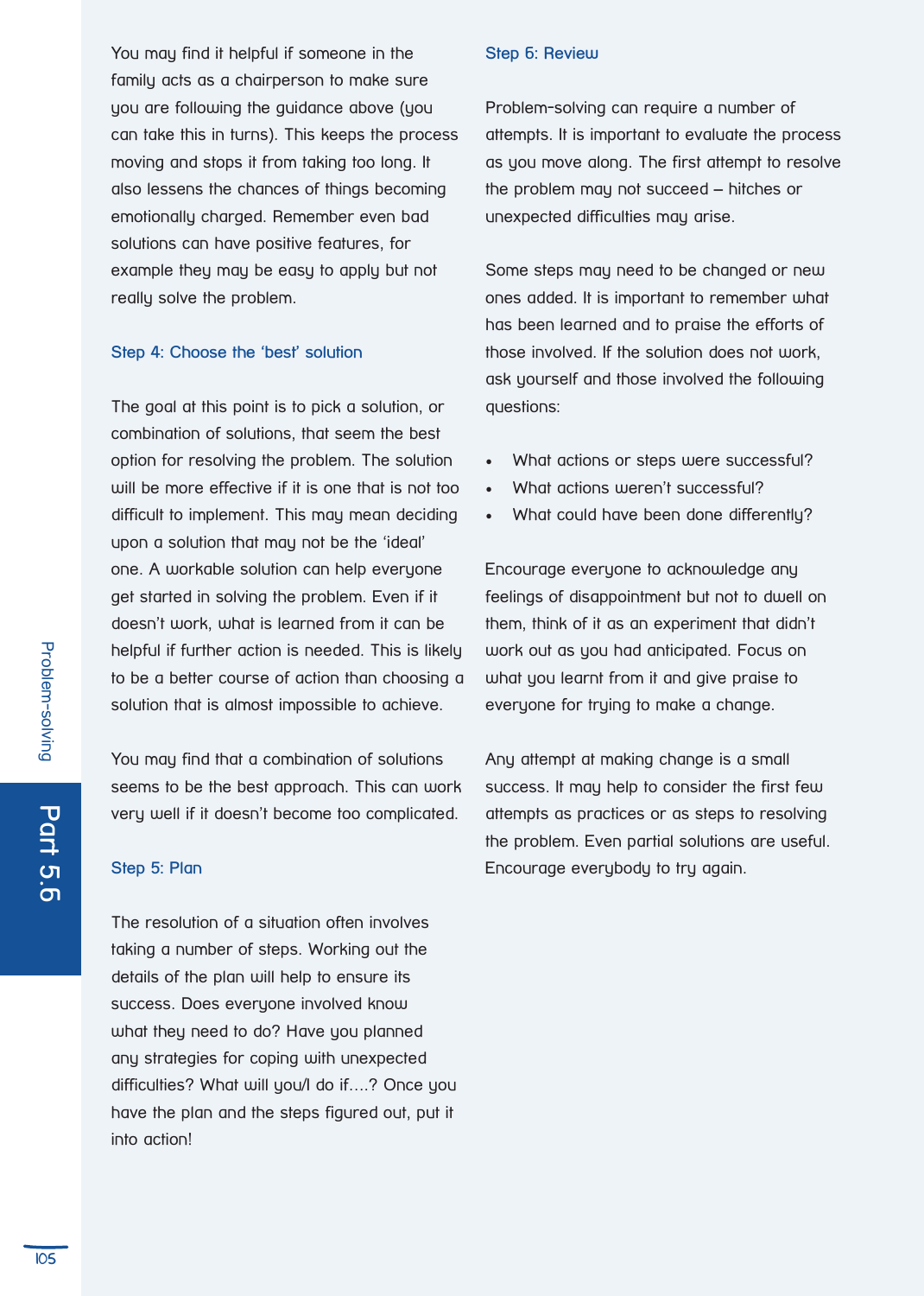# The stages of change The stages of change

## **The Stages of Change**

Families and friends can often become frustrated when the person they support does not seem to want to make any change. The Stages of Change model outlines the different stages people move through when contemplating a change in their behaviour and it can be helpful to have a better understanding of this model.

The idea behind it is that behaviour change does not happen in one step. Instead, the model proposes that a person progresses through different stages on their way to successful change. Each person progresses through the stages at their own individual rate and may go back and forth between stages.

A person's readiness to change their behaviour depends, in part, on what stage they are in. In the early stages, the person may not be ready for change, so expecting a certain behaviour change within a certain period of time will be unrealistic (and perhaps counterproductive) because the person is not ready to change. When someone is not ready to make a change, by trying to push too hard you can unintentionlly make the situation worse and lessen the chances of them making any change at all.

The decision to change must come from within the person – stable, long-term change cannot be externally imposed by another person.

Understanding the process of change is important when trying to support your relative make a change in their life.

Changing our behaviour is not an easy task and takes time.

Understanding where your relative is in this process can help you to identify what you can do to assist them.

## **The six stages of change**

1. Precontemplation In this stage, a person has no intention of changing their behavior; they probably haven't even thought about it. They may not see the behaviour as problematic. For example, a teenager may believe that his drinking is just "having fun with friends." He may feel his parents are just exaggerating the extent of his drinking.

Your relative may not be fully aware of a problem possibly because they lack information about their behaviour or problem. Raising their awareness may help them to think about the benefits of changing their behaviour and help to move them to the next stage.

Your relative may be heavily invested in the problem behaviour or wanting to be in control. Suggesting choices may be helpful as it enables them to have a say in the situation.

Your relative may believe that they cannot change their behaviour and as a result believe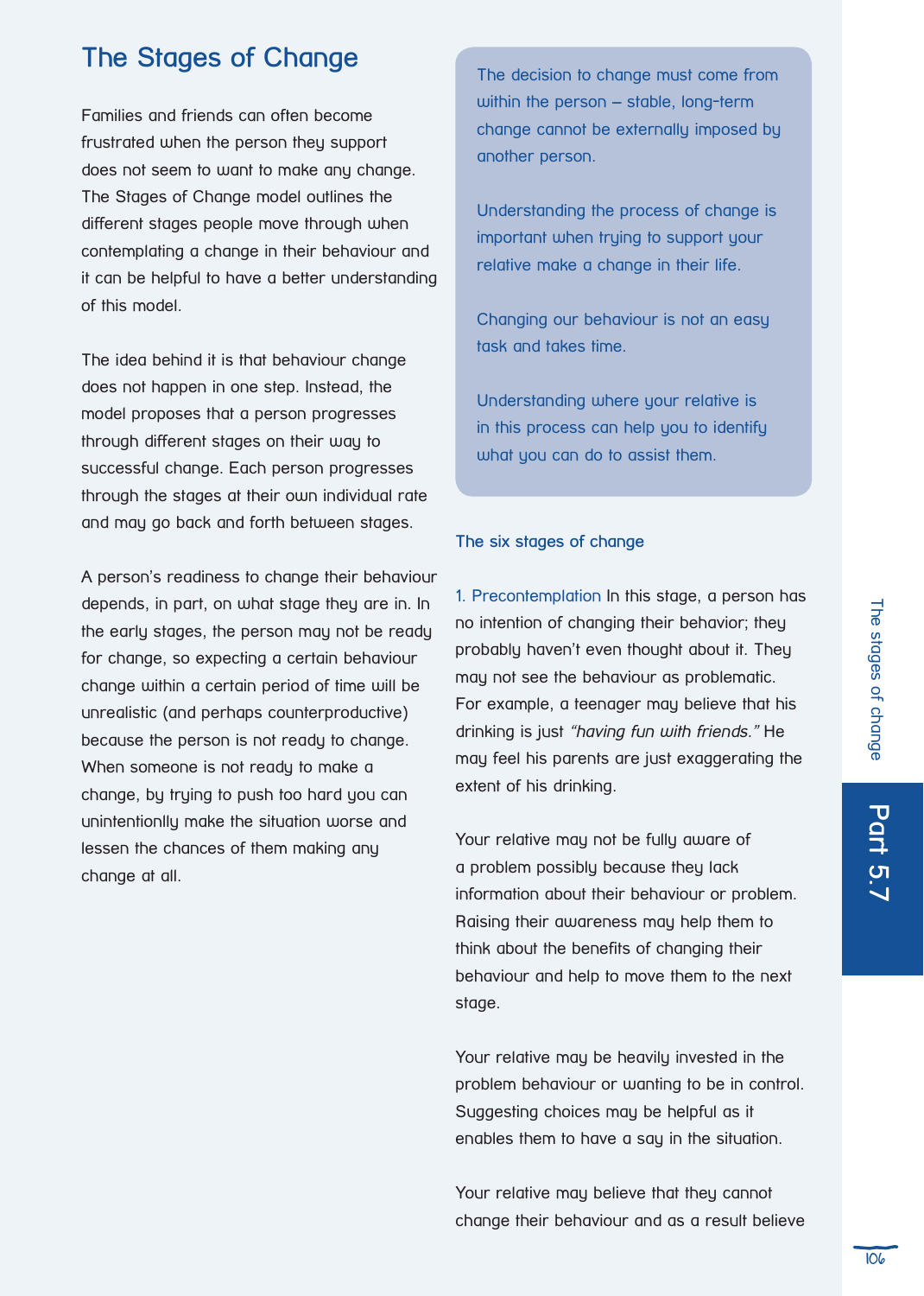the situation is hopeless. Try to instill hope that change is possible.

The goal at this stage is not to make your relative change their behaviour but rather to get them thinking about the possibility of change and whether it may benefit them. A non-judgemental attitude helps to lower any defensiveness about the behaviour.

### What can I do?

Express your own concerns directly and the impact it has on you

Avoid blaming and 'guilt-tripping'

Ask if your relative has any concerns themself about the behaviour

2. Contemplation In this stage, the person recognises that a problem exists and is open to considering action but has not made a commitment to change. The person may wax and wane as they consider the possibility of change. It is important to let them weigh up the positives and negatives as this is an important part of making long-term change. They are open to information, but have not been fully convinced.

Information and incentives to change are important at this stage. Try to discuss with your relative the pros and cons of the behaviour as well as the pros and cons of change. Let them describe this from their perspective. Even when someone isn't willing to change, they may still see some negative aspects of the behaviour.

Understanding what they see as the positive aspects of the behaviour will help in identifying barriers to change. Ask about previous attempts to change. Look at these in terms of 'some successes' rather than 'some failures.' You can offer additional options if your relative is interested.

## What can I do?

Encourage them to talk about change without pressuring

Explore how their lives might be better with change

Ask non-judgmental questions to them consider the possible problems related to the behaviour

Help them to identify a goal that has meaning for them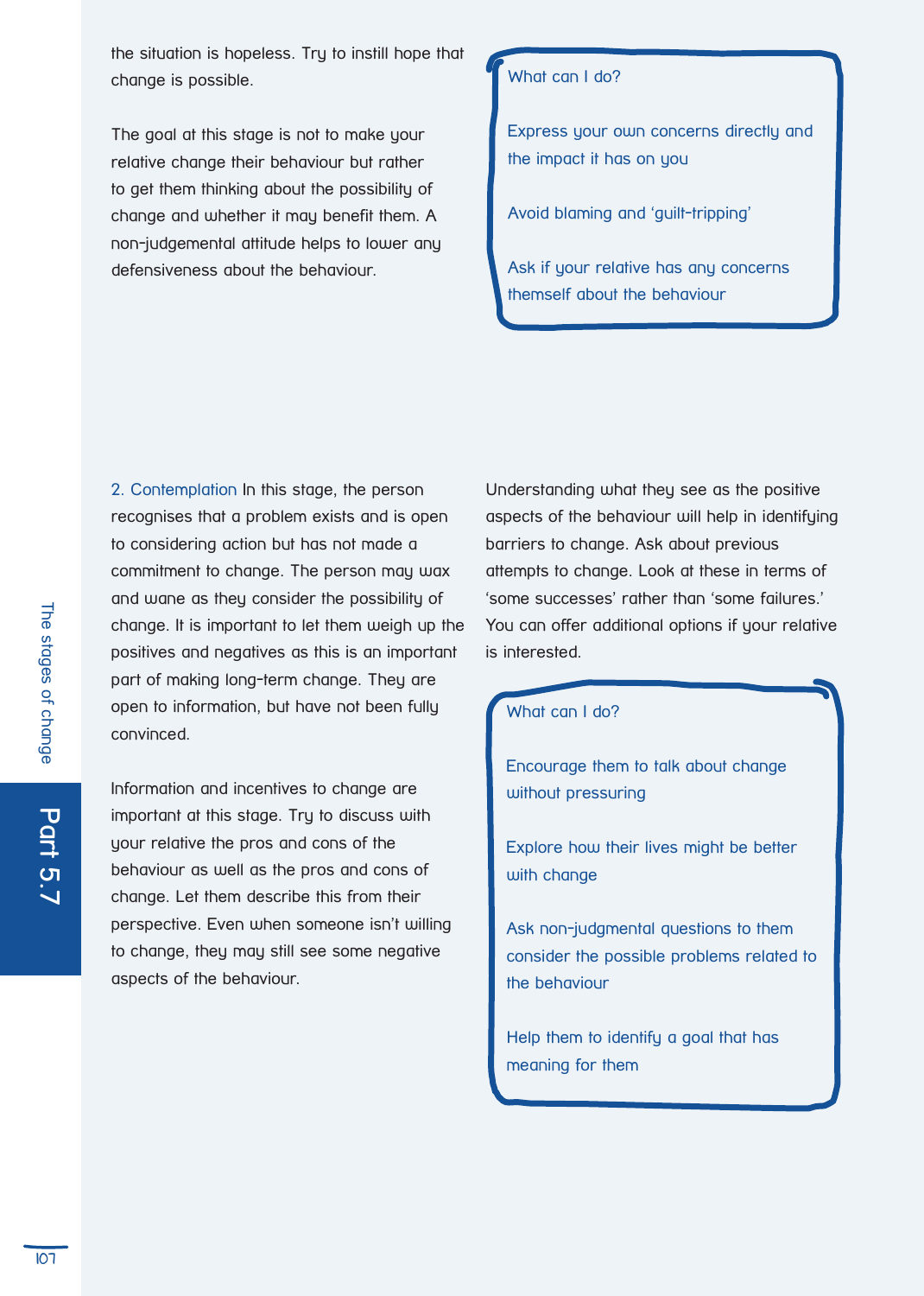3. Preparation At this stage the person has decided to take some action and may have already taken steps in that direction. As a person moves through this stage, they work towards a serious attempt at changing. Their ambivalence is decreasing, they see more pros to making the change, although cons are still being weighed.

Help your relative to build an action plan when they are ready and look at ways to remove any barriers. Figuring out a way to evaluate the success of the plan is also important.

4. Action In this stage the person is aware of the problem and actively works towards modifying their behaviour or life to overcome the problem. Change usually requires sustained effort.

Acknowledge the successes and your relative's commitment to change. Frame any changes as being the result of their own actions, rather than being externally imposed.

## What can I do?

Discuss the advantages and disadvantages of making change

Help the person to make plans for how to respond to lapses or setbacks once change has been made

Keep motivation high by talking about how the change will improve their life

Provide lots of support for talk about efforts to change

Problem-solve together how to handle difficult situations

Remind them of their reasons for change

## What can I do?

Support your relative by helping them evaluate their change plan – is it working?

Help them to identify any difficulties

Help plan for managing any problems

Ask what others can do to help

Praise them and acknowledge it may be difficult for them

Remind them of their goal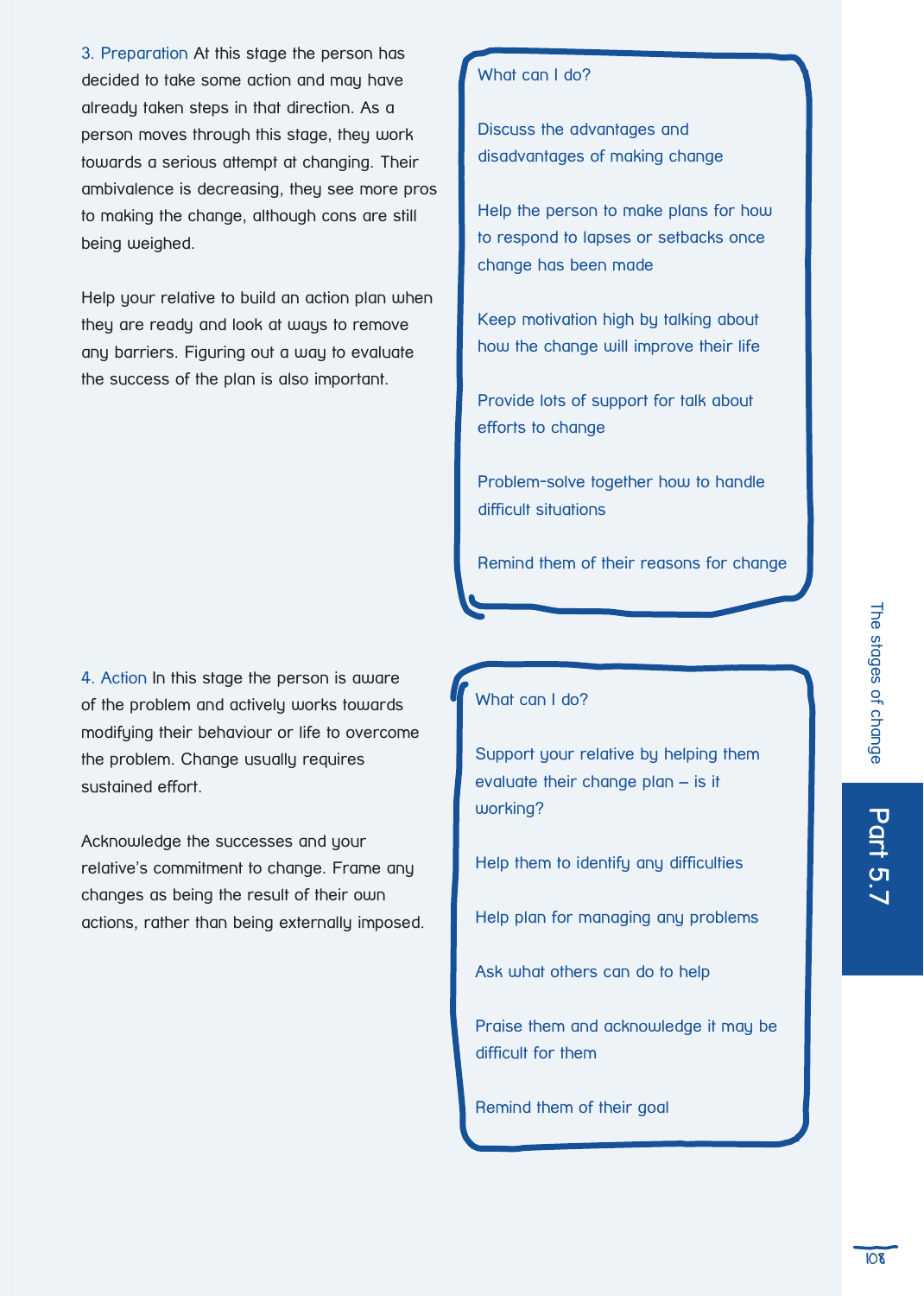5. Maintenance In this stage, the person has developed a new pattern of behaviour which is becoming more firmly established. The possibility of slipping back into the old behaviour is becoming less and less.

Reassure your relative that they can maintain the change. Assist in developing a plan for when they are feeling worried they will slip. If a slip occurs, encourage your relative not to give up. Change often involves multiple attempts, and slips are normal.

Attempt to slow the process down and explore what did work and what didn't work. It is important to praise your relative for their efforts and commitment to making the change.

6. Relapse In order to make a change in behaviour someone may need to go through this cycle several times. Changing a behaviour can be very difficult and often takes some time. You can support longer term, more permanent change, by helping your relative to view a relapse as a normal part of the process in making a permanent change. The important thing they can gain from a relapse is to identify what they learnt from it. What happened, at which point, that could be planned for differently next time?

## What can I do?

Praise them for their accomplishments in making change

Focus on other important life areas

Continue to help them handle difficult situations, if needed

## What can I do?

Encourage them to view the relapse as a learning opportunity

Help them think how they could behave differently when they try again

Reinforce your belief to them that they can make a change and relapse is a normal part of the process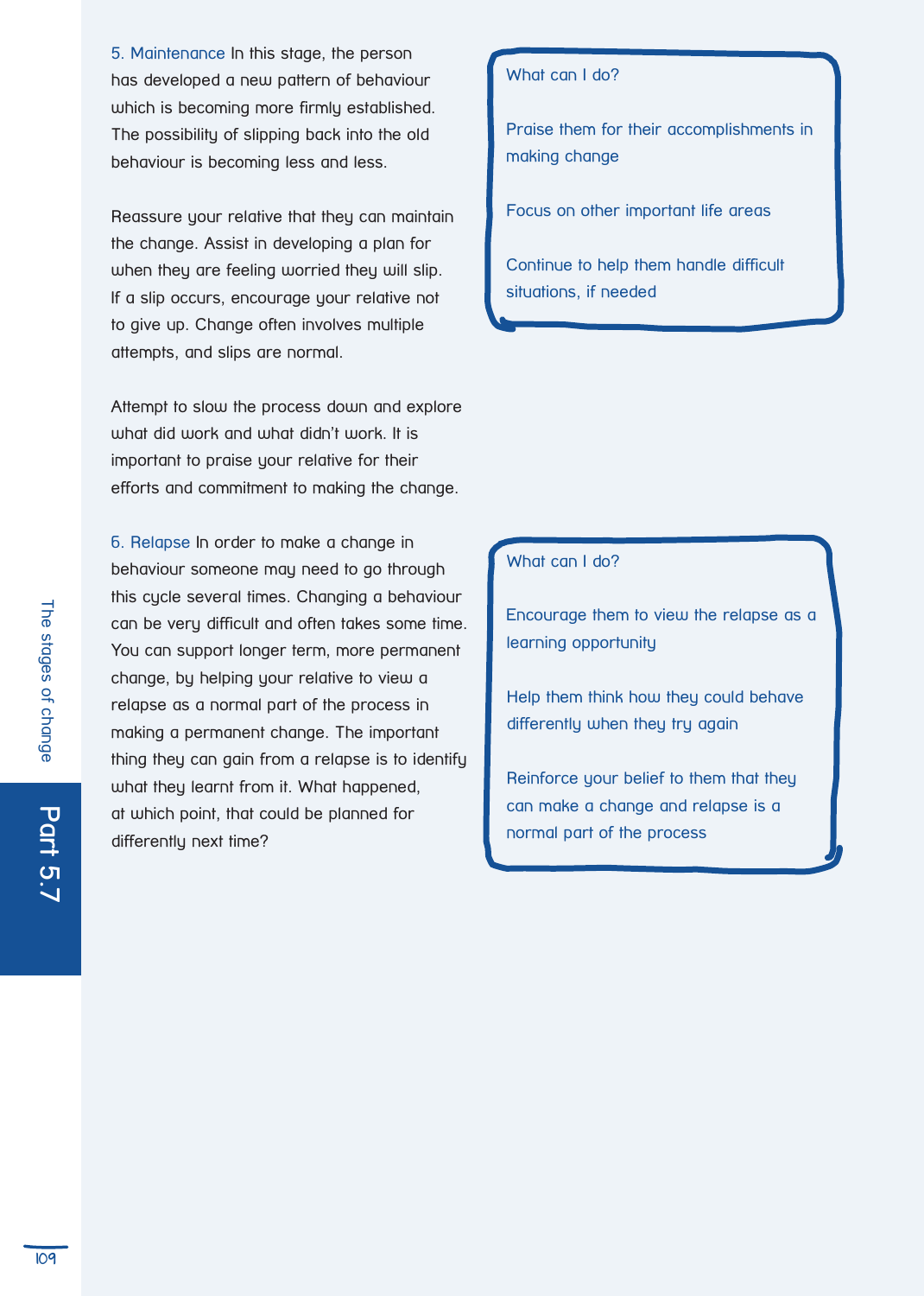#### **Motivating your relative to make a change**

Below are four basic principles that apply to motivating change in a person.

Express empathy When talking with your relative, tru to listen to what they say without making judgment. Accept their point of view and let them know it is normal to have mixed feelings about wanting to make a change.

Avoid argument All of us want to want to be able to have a say in how we behave. The more someone tells us how things are or what to do, the more defensive we may become. Instead of taking an authoritarian approach, such as saying "You need to...," it is more helpful to focus on the negative consequences of continuing to engage in the behaviour and begin to devalue the positive aspects of the undesired behaviour.

The goal here is for them to begin to see the benefits of change and develop arguments to support moving toward the desired behaviour.

Roll with resistance It's OK to offer new ideas but they may be rejected or resisted by your relative. You can offer but do not try to force them on your relative, as this can increase their resistance to change. Reinforce any positive steps they are already taking – even small steps are important. Your relative may be ambivalent ie have mixed feelings, about making a change. This is a normal part of the change process. Help your relative to explore these feelings as they often contain the most important seeds of lasting change.

Support self-efficacy Have confidence in their ability to make the change. People are more motivated to change when they believe they have the ability, confidence and capacity to make the change. Encourage your relative

and let them know you believe in their ability. Reinforce thinking confidently about making what is likely to be a very difficult change. Unless they believe they will be successful, they are unlikely to continue working on their problems.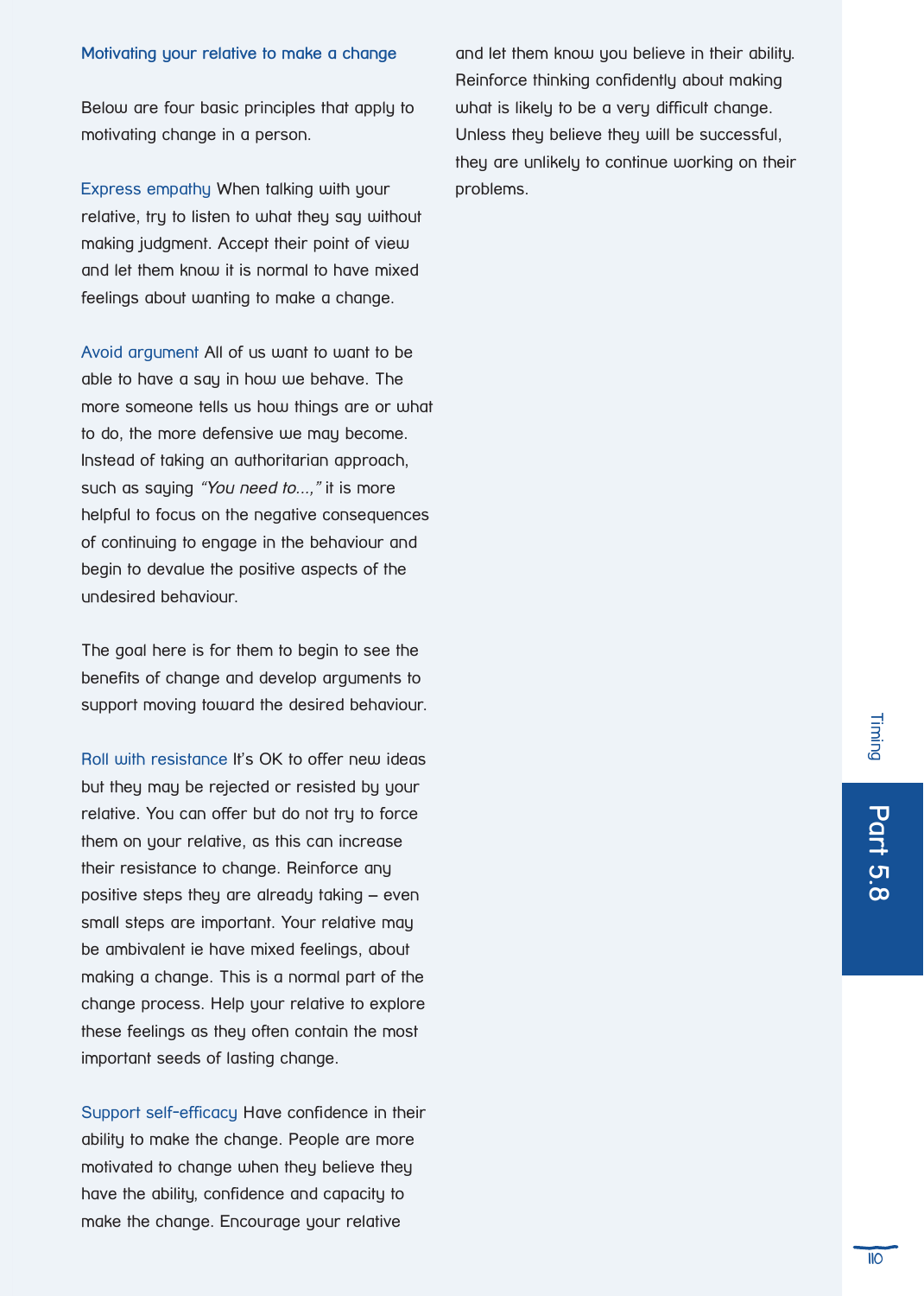## **Timing**

Learning the right time to communicate with your relative can be an important tool in helping to improve effective communication. Below, a carer shares the journey she took in learning the importance of timing in having effective conversations with her son.

#### **Stage 1**

I wanted to talk to my son because I could see he was in trouble. He didn't want to talk to me. I would still try to talk to him because I believed it was important.

Result: Big rows and no communication.

What I learnt: I accepted that I could not make him talk to me – however much I wanted to – so I would have wait for him to come and talk to me.

#### **Stage 2**

I waited until my son wanted to talk to me. I was so desperate for communication I would always respond immediately if he wanted to talk however bad the timing was for me, for example when I came in exhausted from work.

Result: We would start off all right and could manage limited communication but then things would deteriorate quite rapidly as I was too tired or too busy to communicate properly. We had big rows again and still no real communication.

What I learnt: I realised that it was better not to talk to him if I was overstretched even though I was desperate for the communication. I needed to reassure him that I did want to talk to him, but it just wasn't the right time as I was too busy/ tired, etc. I would ask if we could talk again the next day or another time that was good for him and me.

## **Stage 3**

I would sit at my kitchen table drinking tea/ reading the newspaper and this became a nonverbal sign that it was a good time to talk to me. My son could then choose when to approach me when he too wanted to talk and it would then be a good time for both of us.

Result: We would have good communication for a short while, but, by then I was so desperate to talk about all of the things I wanted to talk about – I had a huge list – after two topics it broke down again.

What I learnt: Focus on one or two things to talk about – maximum. Mentally prepare the two most important things for when the time is right.

**Part 5.8**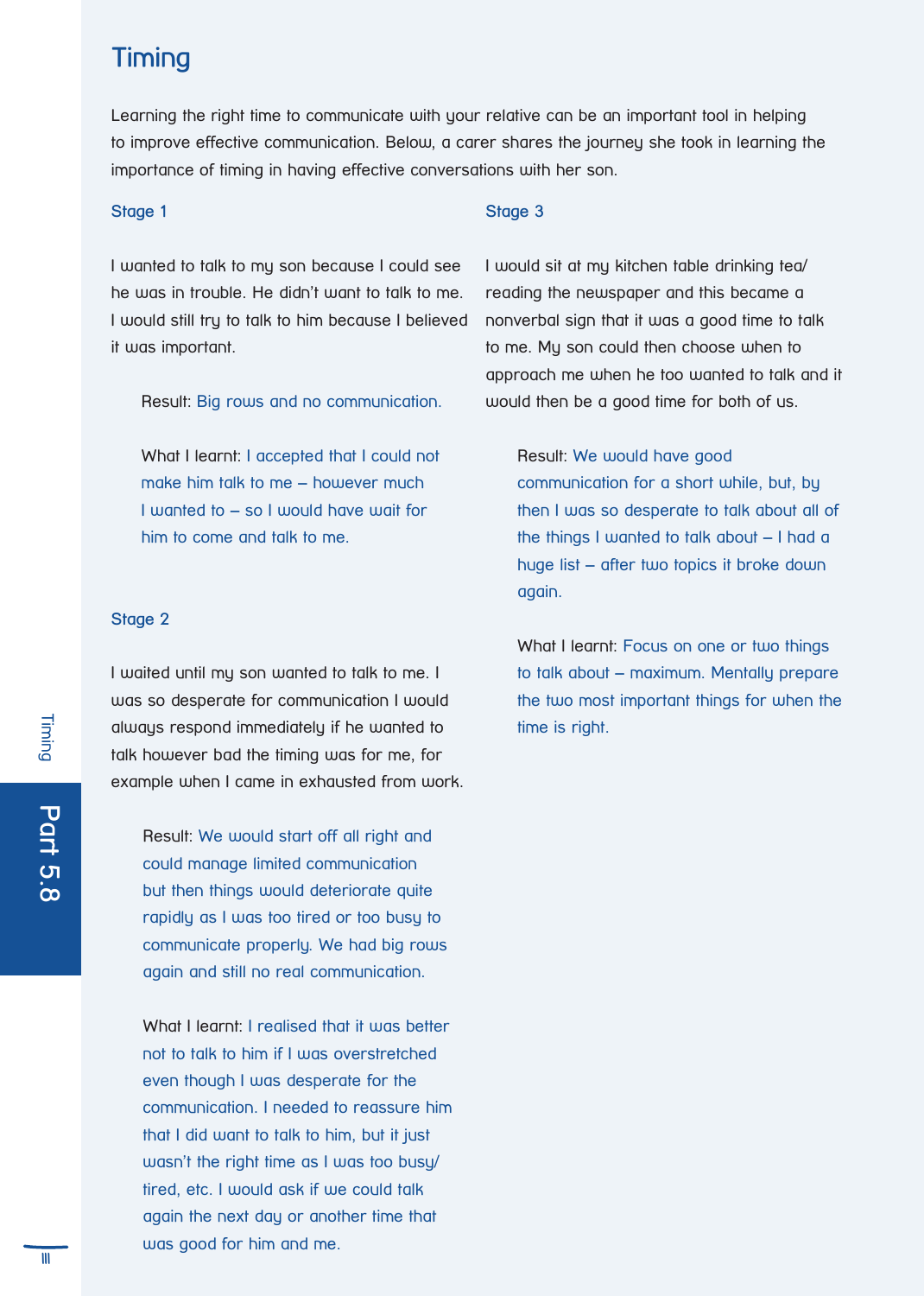## **Stage 4**

I would sit at my kitchen table drinking tea/ reading the newspaper and this became a nonverbal sign that it was a good time to talk to me. My son could then choose when to approach me and it would be a good time for both of us. I would wait to see if he wanted to talk to me about something first. I knew the one or two most important things I wanted to discuss and if there was time we would talk about those. I would not raise any other issues in that conversation.

Result: We managed to have conversations and they ended well. If they started to show any signs of becoming too difficult – I would suggest talking about it another time. Our conversations then started to become much more frequent.

What I learnt: By following this approach we managed to break the cycle of nearly all our talks ending in a row and we were starting to communicate properly for the first time since he started having problems. Even though it was a lot more effort – it was really worth it.

## **Quiz: Communication Skills**

For each of the skills in the table overleaf, assess your strengths by giving yourself a rating between 1 (low) and 5 (high). You can use the results to choose which skills you would like to start focusing on first.

Try working on just 1 or 2 skills at a time rather than trying to do a lot at once.

- 1 Never
- 2 Rarely
- 3 Sometimes
- 4 Usually
- 5 Always